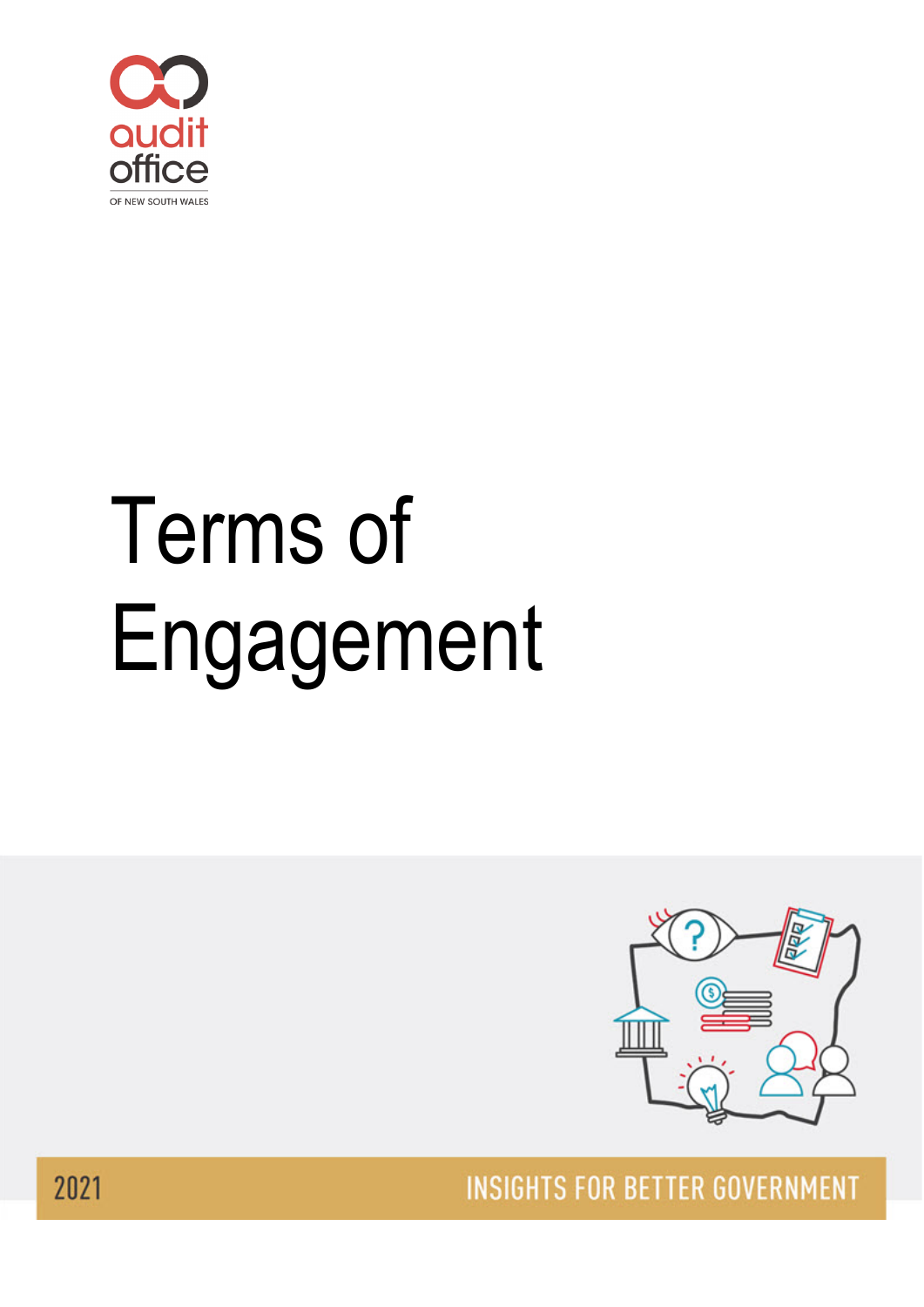# contents

| 1.              | <b>INTRODUCTION</b>                                               | 1  |
|-----------------|-------------------------------------------------------------------|----|
| 2.              | THE AUDITOR-GENERAL'S RESPONSIBILITIES                            | 1  |
| 3.              | <b>AUDITEE RESOURCES</b>                                          | 4  |
| 4.              | <b>ENGAGEMENT APPROACH</b>                                        | 5  |
| 5.              | <b>COMMUNICATION AND REPORTS</b>                                  | 11 |
| 6.              | SUBMITTING FINANCIAL STATEMENTS FOR AUDIT                         | 15 |
| 7.              | <b>MATERIALITY, RISK AND THE INHERENT LIMITATIONS OF AN AUDIT</b> | 16 |
| 8.              | <b>PROVISION OF WORKING PAPERS</b>                                | 18 |
| 9.              | <b>REPRESENTATIONS</b>                                            | 19 |
| 10.             | <b>ACCESS</b>                                                     | 19 |
| 11 <sub>1</sub> | <b>CLEARANCE MEETINGS</b>                                         | 20 |
| 12.             | ACCOMMODATION, FACILITIES AND STAFF AMENITY                       | 20 |
| 13.             | DETERMINATION OF FEES FOR ENGAGEMENTS                             | 21 |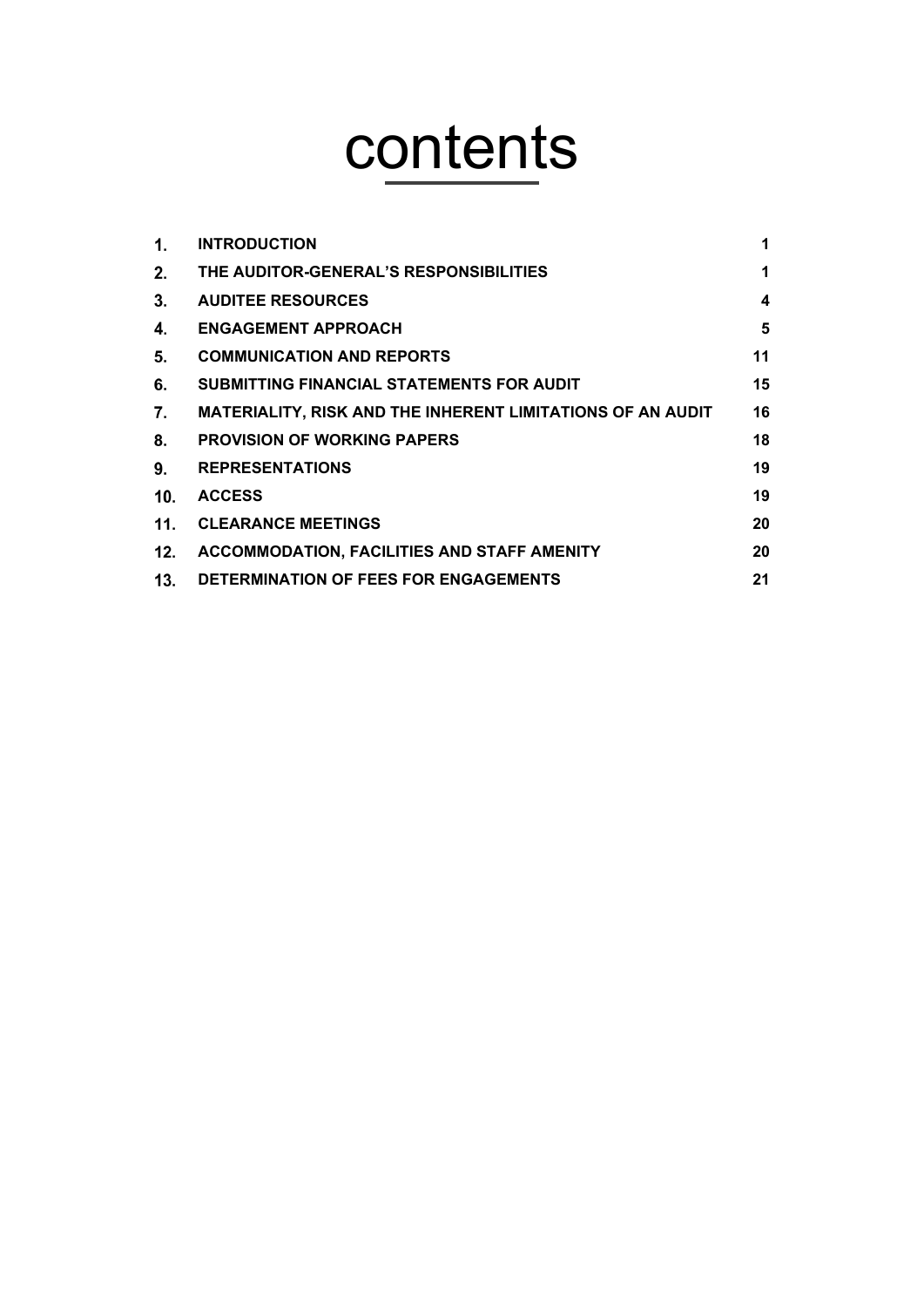

#### <span id="page-2-0"></span> $1<sup>1</sup>$ **INTRODUCTION**

The Terms of Engagement are designed to inform the Accountable Authority, Vice-Chancellor, Mayor/Administrator, Chairperson, General Manager or Executive Officer and others charged with governance of an auditee of the legislative requirements and other matters relevant to Audit Office engagements.

Signing the Acknowledgement of Terms issued with the Annual Engagement Plan (AEP) for the audit of the financial statements, or the engagement letter for engagements other than the audit of the financial statements, confirms acknowledgement of the Terms of Engagement.

#### <span id="page-2-1"></span> $2.$ **THE AUDITOR-GENERAL'S RESPONSIBILITIES**

#### **Powers and duties of the Auditor-General**

The Auditor-General reports to the NSW Parliament and is responsible for audits and related services. These audits help Parliament hold government accountable for its use of public resources.

The Auditor-General's powers and duties are predominantly set out in the *Government Sector Audit Act 1983* (GSA Act), *[Government Sector Finance Act 2018](https://legislation.nsw.gov.au/view/html/inforce/current/act-1983-152)* (GSF Act)[1](#page-2-2) and the *[Local Government Act](http://www.legislation.nsw.gov.au/#/view/act/1993/30)  [1993](http://www.legislation.nsw.gov.au/#/view/act/1993/30)* (LG Act). However, other acts may also confer powers and duties upon the Auditor-General. These acts include the *[Corporations Act 2001](https://www.legislation.gov.au/Details/C2020C00219)* (Corps Act), *[Charitable Fundraising Act 1991](https://www.legislation.nsw.gov.au/#/view/act/1991/69)* (CF Act) and *[Financial Services Reform Act 2001](https://www.legislation.gov.au/Details/C2005C00498)*.

The Auditor-General's functions under the GSA Act, include:

- auditing the Consolidated State Financial Statements and the financial statements of GSF agencies (agencies) with the objective of expressing an opinion on the financial statements
- providing audit and related services to the Parliament, the Treasurer and Ministers on request
- reporting to Parliament
- identifying waste of public resources, or lack of probity or financial prudence in the management or application of public resources
- conducting performance audits of agencies' activities
- conducting audits of agencies' compliance with laws and regulations
- performing anything incidental to the exercise of the Auditor-General's functions.

The Auditor-General's functions under the LG Act include:

- auditing local and county councils', joint organisations' (collectively, Local Government entities) and, where applicable, council entities' financial statements with the objective of expressing an opinion on the financial statements
- providing audit and related services to a Local Government entity at the request of the council, the Minister for Local Government or the Secretary of the Department of Planning, Industry and Environment (DPIE)
- reporting to Parliament
- conducting performance audits of the activities of Local Government entities and, where applicable, council entities
- conducting audits of Local Government entities' compliance with laws and regulations.

The scope and nature of the terms of the engagement of a public sector audit differ from those for an audit in the private sector. The differences make it difficult to directly compare services provided by private and public sector auditors.

<span id="page-2-2"></span><sup>1</sup>The annual reporting provisions and financial reporting for Special Deposits Accounts are expected to commence on 1 July 2023 and apply to the 2022–23 financial year .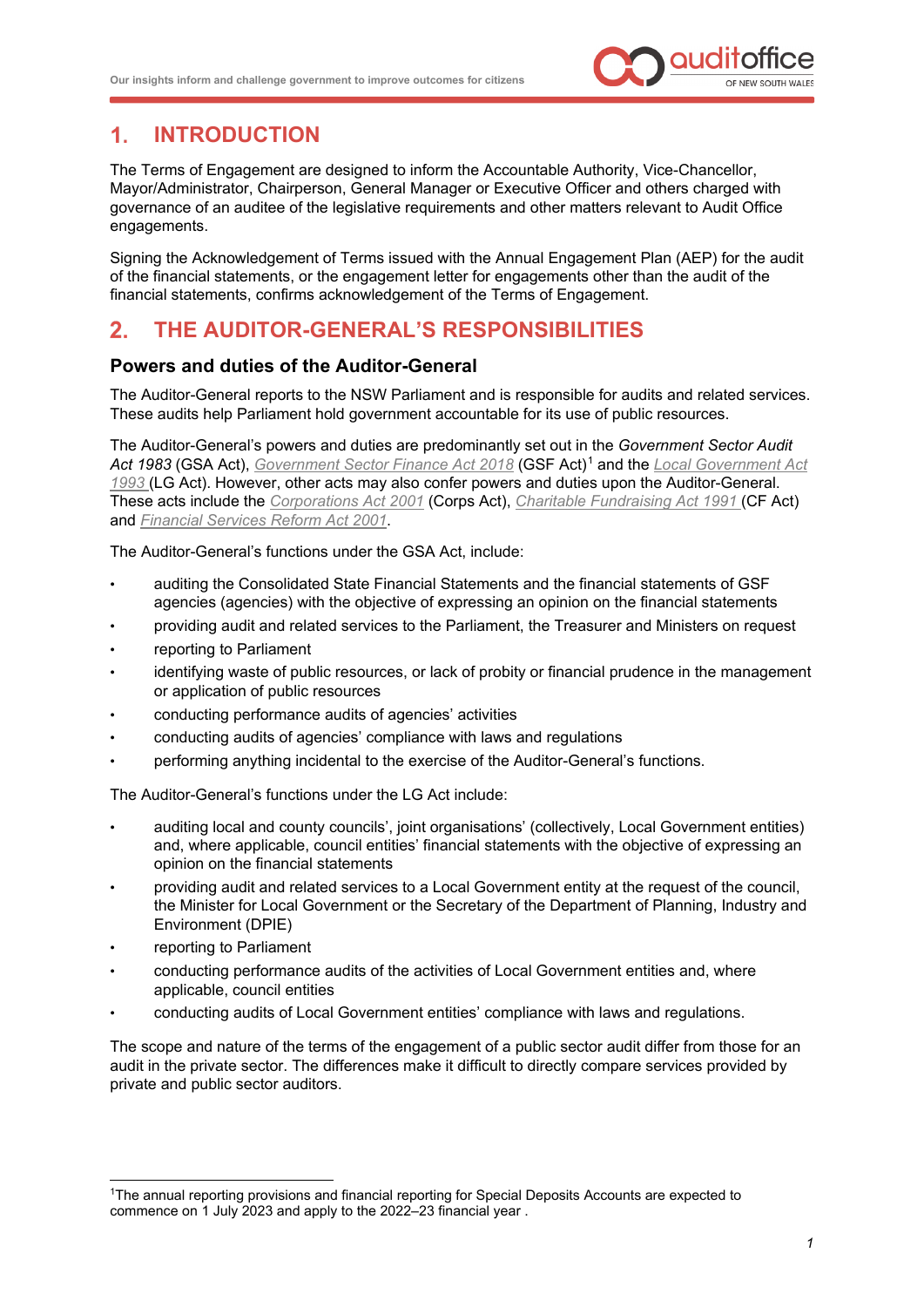

#### **Independence of the Auditor-General**

Under the GSA Act, the Auditor-General may conduct assurance engagements in such a manner as the Auditor-General thinks fit and may report findings to Parliament. This permits the Auditor-General to conduct all engagements at arm's length and in the public interest.

The GSA Act sets stringent requirements for the appointment and removal of the Auditor-General. This gives Parliament confidence the Auditor-General will act independently.

The Auditor-General is only allowed to provide particular audit and related services under the:

- GSA Act at the request of Parliament, the Treasurer or a Minister
- LG Act at the request of a Local Government entity, Minister for Local Government or the Secretary of DPIE.

The legislative arrangements mean the Auditor-General and Audit Office staff are not influenced by factors such as personal reward, the desire to increase market share, the risk of existing engagements not being renewed and the desire to promote or benefit from providing non-assurance services. This helps ensure that audit work is planned, conducted and reported honestly and objectively.

In addition to the legislative safeguards, the Audit Office has other internal processes to strengthen independence, including policies that:

- require all staff to adhere to the Audit Office's independence requirements
- require senior audit staff to rotate periodically across assurance engagements
- preclude the Audit Office from providing consultancy and other advisory services
- require all staff to report and register all gifts and hospitality offered above \$25, irrespective of whether the gift or hospitality has been received or declined.

Professional ethical standards and legislation, such as the Corps Act, have specific restrictions on employment relationships between an audited entity and members of its current or previous audit teams. Please discuss the prospective employment of a current or former Audit Office staff member before initiating formal employment negotiations.

Where the Audit Office contracts out assurance engagements to private sector firms, it requires these firms to obtain the Auditor-General's approval to provide any other services to the auditee for the duration of the contract.

#### **Accountability in the public sector**

Public sector entities are subject to a high degree of accountability, transparency and scrutiny by many stakeholders. In New South Wales, Audit Office stakeholders and auditees include:

- Parliament, representing the people of New South Wales
- the auditee (NSW Government entities, universities and Local Government entities)
- NSW citizens.

In addition to auditing financial statements, Parliament allows the Auditor-General to examine matters arising during engagements that involve wastage of public resources, and lack of probity or financial prudence in the management or application of public resources.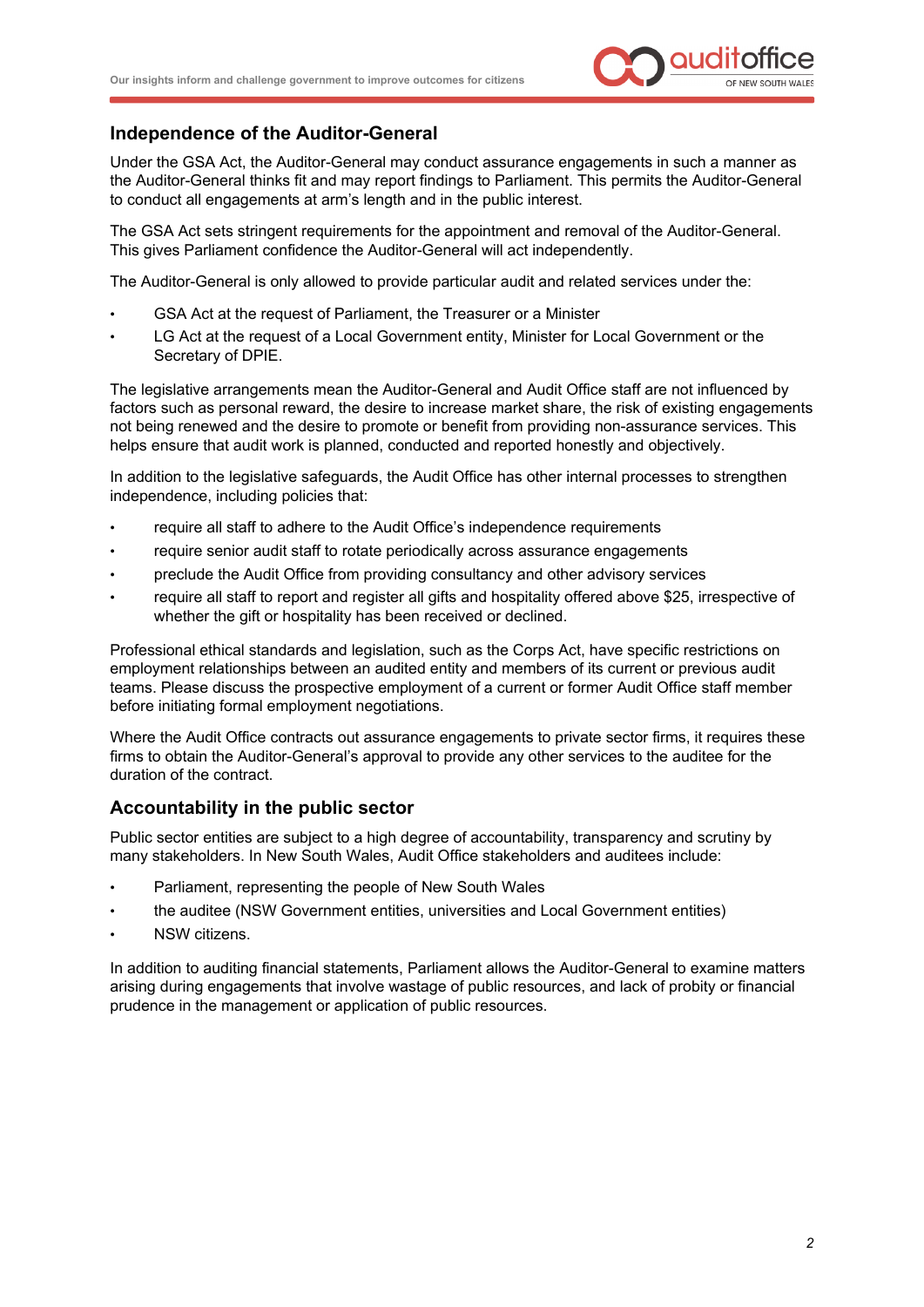

The Auditor-General's responsibility to Parliament, auditees and other stakeholders and the scope and depth of public sector audits, impose additional reporting requirements (i.e. the Auditor-General's Report to Parliament, the Statutory Audit Report<sup>[2](#page-4-0)</sup> and the Report on the Conduct of the Audit<sup>[3](#page-4-1)</sup>). [Section](#page-12-0) 5 provides further details about reports issued by the Audit Office.

The additional requirements of a public sector assurance engagement are complemented by the Audit Office's detailed knowledge of NSW public sector entities. This is particularly important due to the unique reporting requirements applicable to public sector entities (e.g. Treasurer's Directions for GSF agencies, Financial Statement Guidelines for Australian Higher Education Providers, the Local Government Code of Accounting Practice and Financial Reporting, Treasury / the Office of Local Government (OLG) within DPIE / Premier's Circulars and Memoranda, and applicable legislation).

#### **Public sector legislation**

Public sector entities are subject to legislation regulating their activities as well as the laws, regulations and regulatory oversight common to both public and private sectors.

The audit team considers each auditee's compliance with its enabling legislation and the provisions of other acts and regulations that may materially impact the amounts and disclosures in its financial statements.

To facilitate the audit team's understanding of the legal and regulatory framework applicable to an auditee, they will seek to identify:

- acts and regulations applicable to the auditee
- the requirements of central agencies and regulators
- policies and procedures adopted to ensure compliance with applicable legislation and other requirements.

The Auditor-General may undertake a performance audit on an auditee's activities to determine if it is carrying out its activities economically, efficiently and effectively in accordance with relevant laws.

#### **Obligations under** *the Corporations Act 2001* **(where applicable)**

The Corps Act imposes additional duties and reporting obligations on auditors, including the Auditor-General. For example, section 311 of the Corps Act requires the auditor to notify the Australian Securities and Investments Commission (ASIC) if:

- the auditor has reasonable grounds to suspect a significant contravention of the Corps Act has occurred
- they believe a contravention that is not significant will not be adequately dealt with in the Independent Auditor's Report or by bringing the matter to the attention of the company's directors.

#### **Obligations to report to oversight and regulatory bodies**

The Auditor-General is obliged by law to report certain matters, specified in relevant legislation, that are identified during the audit, to regulators (such as the Australian Prudential Regulation Authority) and oversight bodies (such as the Independent Commission Against Corruption (ICAC) under section 11 of the *[Independent Commission Against Corruption Act 1988](https://www.legislation.nsw.gov.au/view/html/inforce/current/act-1988-035#sec.11)*).

<span id="page-4-0"></span><sup>2</sup> Only applies to entities audited under the GSA Act.

<span id="page-4-1"></span><sup>3</sup> Only applies to entities audited under the LG Act.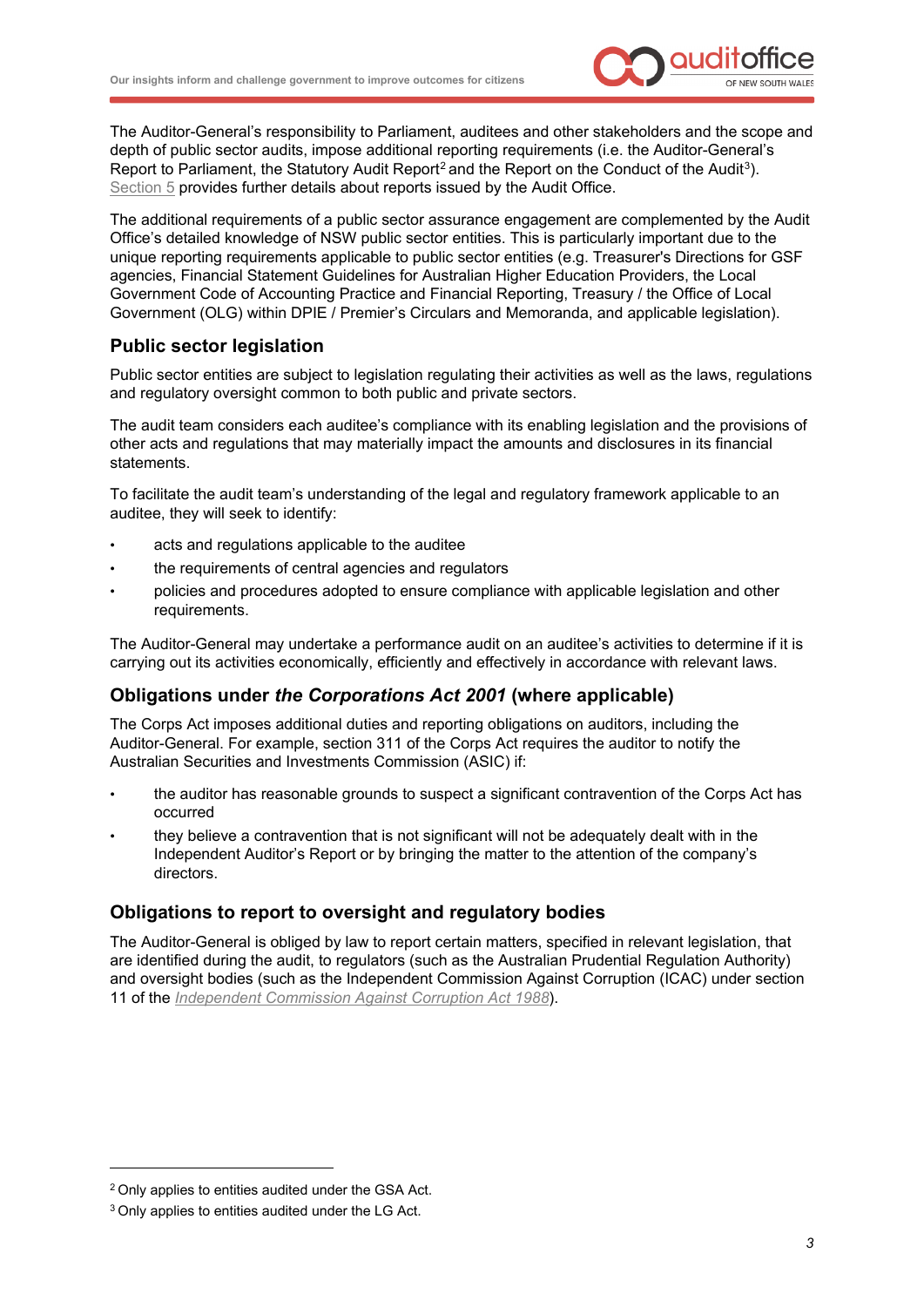

#### **Audits under the** *Charitable Fundraising Act 1991* **(where applicable)**

The CF Act applies to entities that conduct charitable fundraising activities. A separate engagement letter will be issued to auditees that request assurance services to satisfy the conditions of a fundraising authority or who voluntarily choose to assert they have prepared the financial statements in accordance with the CF Act.

#### **Audits under the** *Financial Services Reform Act 2001* **(where applicable)**

The *[Financial Services Reform Act 2001](https://www.legislation.gov.au/Details/C2005C00498)*, administered by ASIC, requires financial service providers to hold an Australian Financial Services Licence (AFS Licence). The regulatory requirements for AFS licensees include an annual audit. The holder of an AFS Licence is obliged to lodge the AFS Licence Assurance Report with ASIC in accordance with section 989B(3) of the Corps Act.

Further details can be obtained from the ASIC website and the engagement letter issued for this type of engagement.

#### <span id="page-5-0"></span>**AUDITEE RESOURCES**  $3<sub>1</sub>$

#### **Publications**

The Audit Office has the following useful publications on our website:

- ['Annual Work Program'](https://www.audit.nsw.gov.au/our-work/audit-program) explains how the Audit Office decides what to focus on and what we intend to cover in the next year. It also gives Parliament, the entities we audit and the broader community some certainty over future topics and the timing of our reports.
- ['Professional Update'](https://www.audit.nsw.gov.au/our-work/resources/professional-update) published quarterly to help auditees and our staff keep abreast of key accounting, auditing and legislative developments in the NSW public sector, including pronouncements by professional standard setters and changes in the regulatory environment. To subscribe or access previous editions please visit our website at: [https://www.audit.nsw.gov.au/our-work/resources.](https://www.audit.nsw.gov.au/our-work/resources)
- 'Financial Reporting Issues and Developments' for the NS[W State Government](https://www.audit.nsw.gov.au/our-stakeholders/state-entities) and [University](https://www.audit.nsw.gov.au/our-stakeholders/universities) an[d Local Government](https://www.audit.nsw.gov.au/our-stakeholders/local-government) sectors detailing:
	- current issues and financial reporting developments that may impact the audit
	- accounting standards and pronouncements issued during the year that may impact the financial statements and/or annual report[.](https://www.audit.nsw.gov.au/our-stakeholders/state-entities)
- ['Application of current Treasury](https://www.audit.nsw.gov.au/our-stakeholders/state-entities) pronouncements' listing Treasurer's Directions, Treasury Policy Papers and Circulars in force and the agencies they apply to.
- ['Local government pronouncement guidance note'](https://www.audit.nsw.gov.au/our-stakeholders/local-government) listing key reporting pronouncements issued by OLG.

#### **Reports to Parliament**

Each year, the Auditor-General reports directly to Parliament. Our Financial Audit, Performance Audit and Special reports highlight sector wide themes to assess performance and benchmark across the sectors. These reports provide insights to improve the financial reporting, internal controls and performance of NSW Government entities, universities and Local Government entities.

Financial Audit reports provide Parliament and NSW citizens with the results of our financial audits of State Government entities, universities and Local Government entities, including our observations, analysis, conclusions and recommendations. Additional financial audits are undertaken each year on the General Government and Consolidated State Financial Statements.

Performance Audit reports highlight the key findings from performance audits, our observations and recommendations on whether NSW Government entities, universities and Local Government entities are carrying out their activities effectively, and doing so economically and efficiently and in compliance with relevant laws.

Special reports seek to confirm that specific legislation, directions and regulations have been adhered to by NSW Government entities, universities and Local Government entities.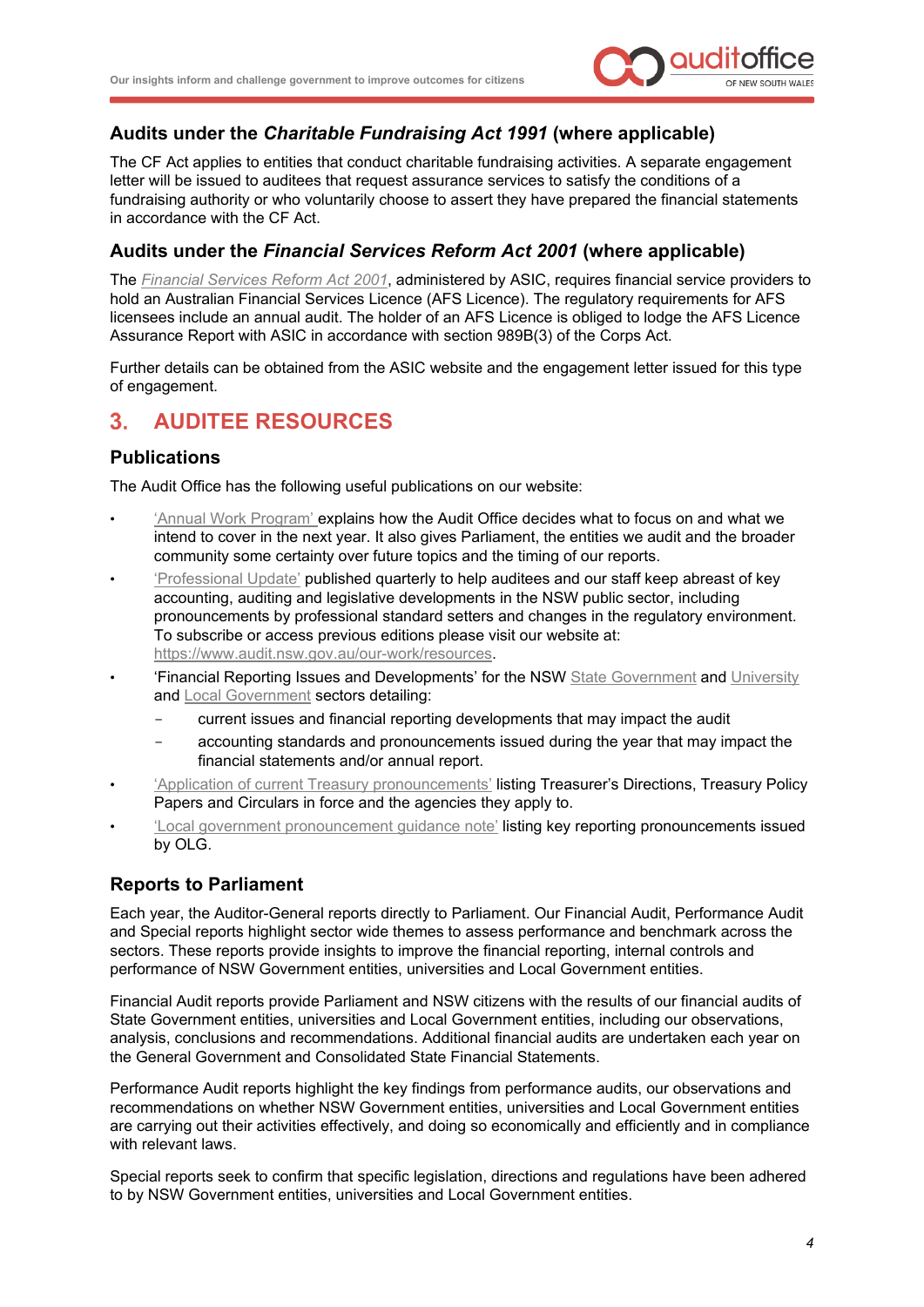

A full list of our tabled reports is available on the Audit Office [website.](https://www.audit.nsw.gov.au/our-work/reports?progress_id%5B17%5D=17)

#### <span id="page-6-0"></span>**ENGAGEMENT APPROACH**  $\blacktriangle$

#### **Financial statement audits**

Audit teams conduct engagements in accordance with applicable laws, regulations and standards, including:

- the GSA Act
- the GSF Act
- the LG Act
- the Corps Act
- the CF Act
- the *Australian Charities and Not-for-Profits Commission Act 2012*
- the *Financial Services Reform Act 2001*
- Treasurer's Directions
- OLG Guidelines
- Australian Auditing and Assurance Standards
- Accounting Professional and Ethical Standards.

Australian Auditing Standards require auditors to comply with ethical requirements and plan and perform the audit to obtain reasonable assurance the financial statements are free from material misstatement. This involves performing procedures to obtain sufficient, appropriate audit evidence about the amounts and disclosures in the financial statements. The audit approach and procedures selected depend on the auditor's judgement, including an assessment of the risks of material misstatement of the financial statements, whether due to fraud or error. In making those risk assessments, the auditor considers internal control relevant to the entity's preparation of the financial statements in order to design procedures that are appropriate in the circumstances, but not for the purpose of expressing an opinion on the effectiveness of the entity's internal control.

#### An audit includes:

- evaluating the appropriateness of accounting policies used and the reasonableness of accounting estimates and related disclosures made by management
- concluding on the appropriateness of management's use of the going concern basis of accounting
- evaluating the overall presentation, structure and content of the financial statements, including the disclosures, and whether the transactions and events are fairly presented in the financial statements.

#### **Delivering quality audit services**

The Audit Office aims to provide high quality assurance services that comply with professional standards and provide development opportunities for staff. A copy of the Audit Office Guarantee of Service is available from the Audit Office [website.](https://www.audit.nsw.gov.au/our-stakeholders)

To achieve high quality assurance services the Audit Office has developed an Audit Office Service Model for assurance engagements. The audit team is well supported by the Audit Office's quality processes. Further details on our quality assurance processes are available on the Audit Office [website.](https://www.audit.nsw.gov.au/who-we-are/our-accountability/our-quality-assurance)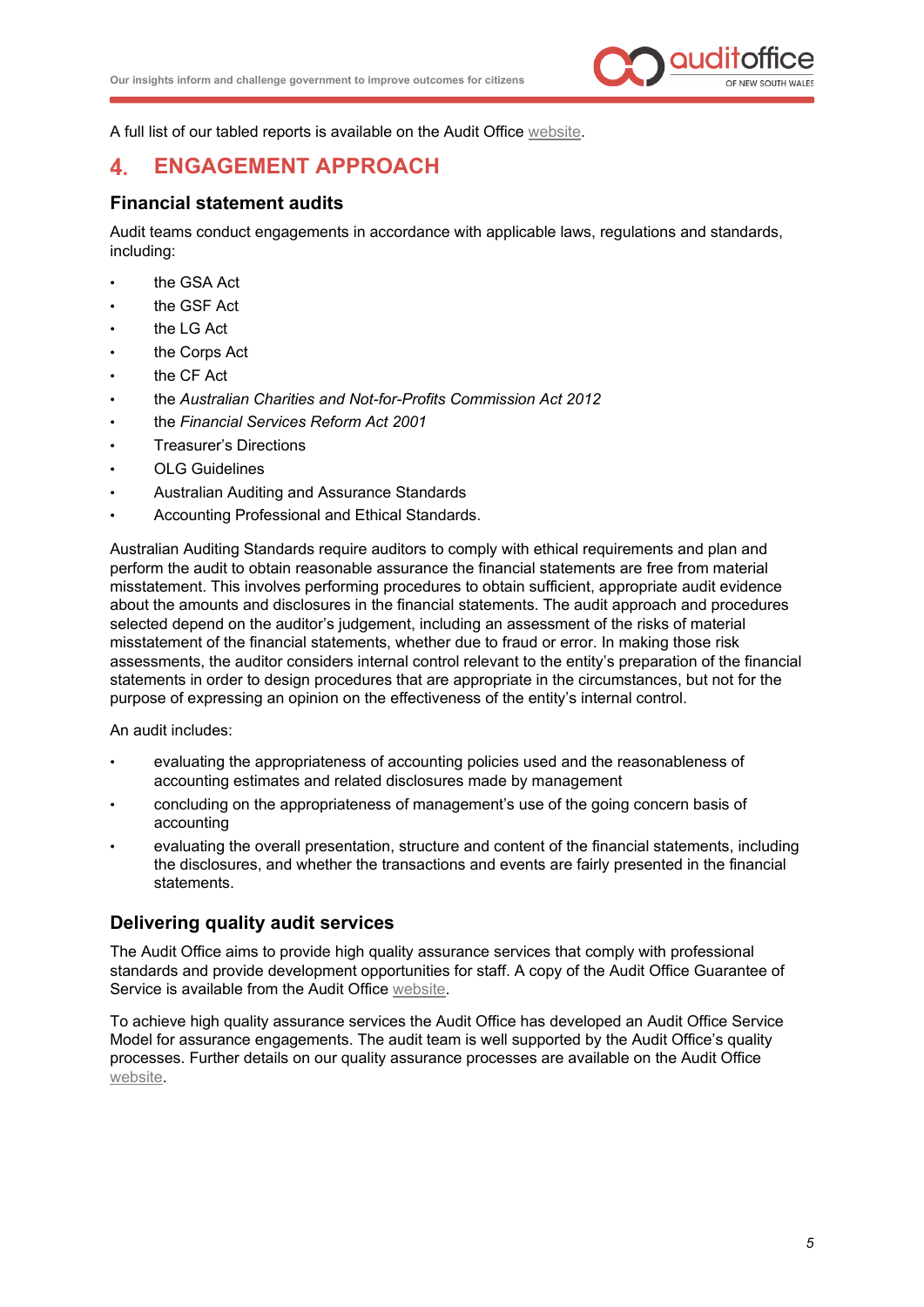

#### **Audit Office Financial Audit Service Model[4](#page-7-0)**



#### **Audit Office Financial Audit Service Model for Audit Service Providers[5](#page-7-1)**



<span id="page-7-0"></span><sup>4</sup> This structure may change depending on the size and complexity of the audit.

<span id="page-7-1"></span><sup>5</sup> This structure may change depending on the size and complexity of the audit.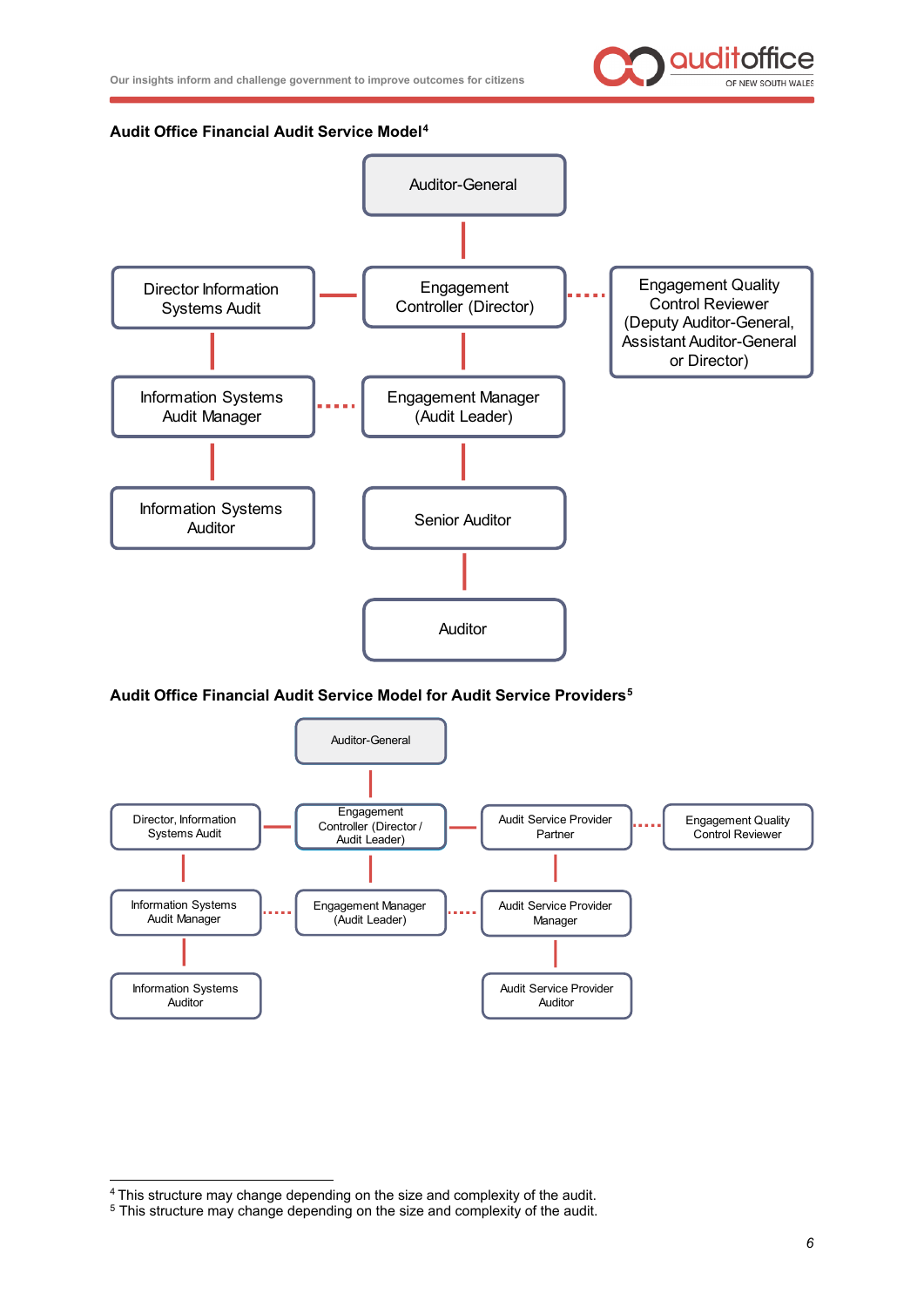

#### **Quality processes supporting the financial audit teams**



| <b>Auditor-General</b>                               | The Auditor-General is responsible for audits and related services.<br>The Auditor-General delegates responsibility for the audit and<br>signing the Independent Auditor's Report to the Engagement<br>Controller (EC), except in limited circumstances. For example: |  |
|------------------------------------------------------|-----------------------------------------------------------------------------------------------------------------------------------------------------------------------------------------------------------------------------------------------------------------------|--|
|                                                      | where there has been an independence contravention<br>٠                                                                                                                                                                                                               |  |
|                                                      | where legislation, Commonwealth/State or other agreements<br>٠<br>do not provide a power of delegation                                                                                                                                                                |  |
|                                                      | the Auditor-General has determined to sign the Independent<br>$\bullet$<br>Auditor's Report.                                                                                                                                                                          |  |
| <b>Engagement Controller (EC)</b>                    | The EC is responsible for signing the Independent Auditor's<br>Report, the audit approach and execution, determining key risks<br>and judgements, assigning resources to the engagement and<br>monitoring their performance.                                          |  |
| <b>Engagement Quality Control Reviewer</b><br>(EQCR) | Where appointed, the EQCR is responsible for the overall audit<br>quality. They consult with ECs on key aspects of audits, such as<br>risks, judgements and conclusions.                                                                                              |  |
|                                                      | The Deputy Auditor-General, an Assistant Auditor-General, or<br>another Director can be appointed as an EQCR.                                                                                                                                                         |  |
| <b>Engagement Manager (EM)</b>                       | The EM supports and reports to the EC and is responsible for the<br>day-to-day planning, coordination and execution of the audit.                                                                                                                                     |  |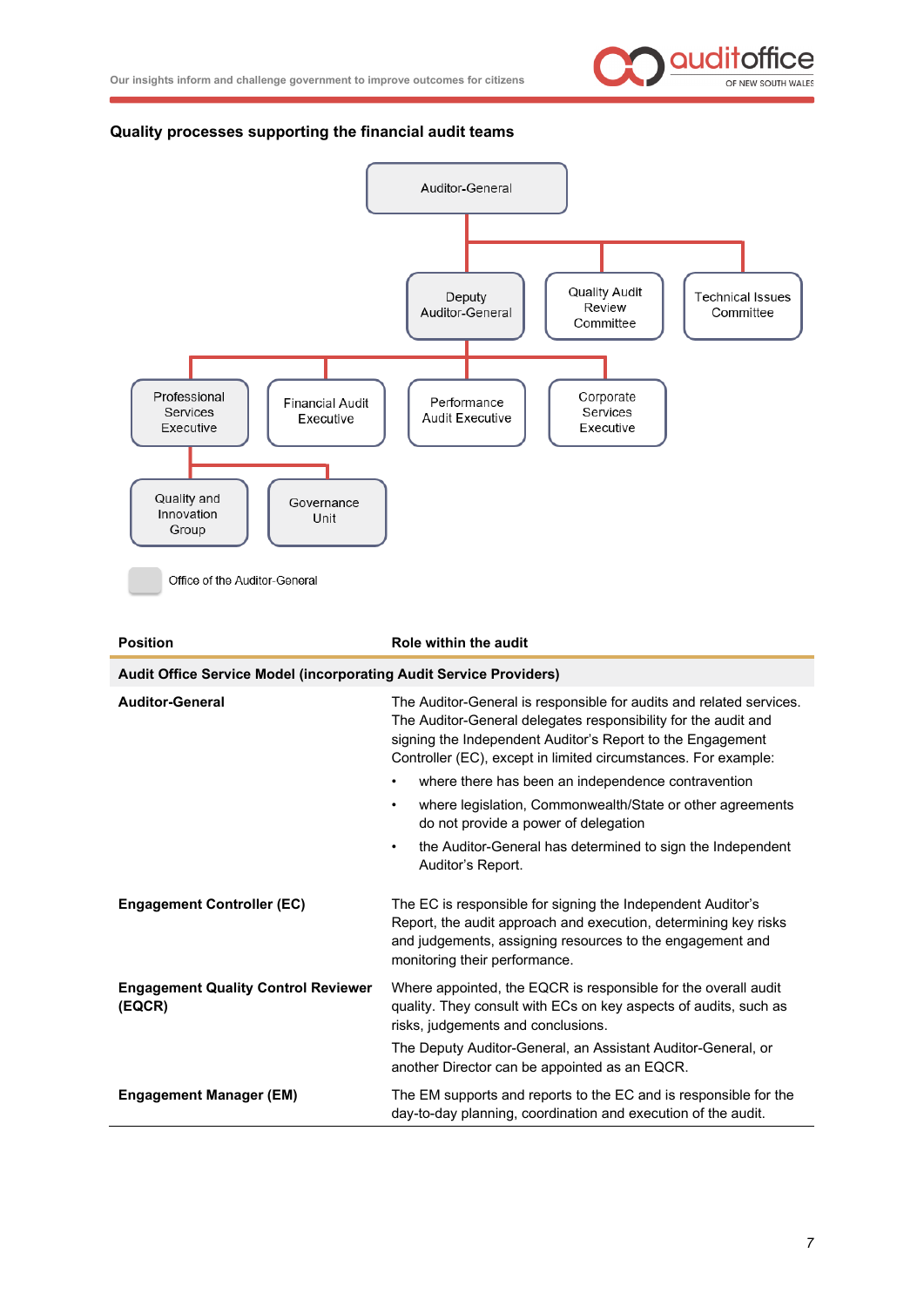

| <b>Position</b>                                                     | Role within the audit                                                                                                                                                                                                                                                                                                                                                 |  |  |  |
|---------------------------------------------------------------------|-----------------------------------------------------------------------------------------------------------------------------------------------------------------------------------------------------------------------------------------------------------------------------------------------------------------------------------------------------------------------|--|--|--|
| <b>Audit Service Provider (ASP) Partner</b>                         | The ASP Partner recommends the appropriate Independent<br>Auditor's Report to the EC. In consultation with the EC, the ASP<br>Partner is responsible for the audit approach and execution,<br>determining key risks and judgements, assigning resources to the<br>engagement and monitoring their performance.                                                        |  |  |  |
| <b>ASP Manager</b>                                                  | The ASP Manager supports and reports to the ASP Partner and is<br>responsible for the day-to-day planning, coordination and<br>execution of the audit.                                                                                                                                                                                                                |  |  |  |
| Director, Information Systems (IS)<br>Audit                         | The Director, IS Audit directs the assessment and testing of the<br>information system environment and the impact on key financial<br>statement line items.                                                                                                                                                                                                           |  |  |  |
| <b>Information Systems Audit Manager</b>                            | The Information Systems Audit Manager oversees procedures to<br>assess and test the IT control environment, selected business<br>control procedures and the use of appropriate computer assisted<br>audit tools.                                                                                                                                                      |  |  |  |
| Quality processes supporting the team                               |                                                                                                                                                                                                                                                                                                                                                                       |  |  |  |
| <b>Financial Audit Executive (FAE)</b>                              | The FAE comprises the Assistant Auditors-General in Financial<br>Audit and they are responsible for overall quality of financial audit<br>services. The FAE advises and consults with ECs on emerging<br>issues, risks and developments, and ensures consistency and<br>quality in the Audit Office's assurance services across the<br>New South Wales public sector. |  |  |  |
| <b>Executive Director, Professional</b>                             | The EDPS and QIG:                                                                                                                                                                                                                                                                                                                                                     |  |  |  |
| <b>Services (EDPS)</b><br><b>Quality and Innovation Group (QIG)</b> | provide technical advice and support to audit teams, the FAE<br>$\bullet$<br>and the Technical Issues Committee on legislative,<br>accounting, auditing and ethical matters                                                                                                                                                                                           |  |  |  |
|                                                                     | help the Quality Audit Review Committee discharge its quality<br>٠<br>assurance role.                                                                                                                                                                                                                                                                                 |  |  |  |
| <b>Quality Audit Review Committee</b><br>(QARC)                     | The QARC monitors the quality of assurance engagements and<br>ensures compliance with ASCQ 1 'Quality Control for Firms that<br>Perform Audits and Reviews of Financial Reports and Other<br>Financial Information, and Other Assurance Engagements' and<br>APES 320 'Quality Control for Firms'.<br>The QARC reviews the quality of a range of audit and assurance   |  |  |  |
|                                                                     | engagements each year.                                                                                                                                                                                                                                                                                                                                                |  |  |  |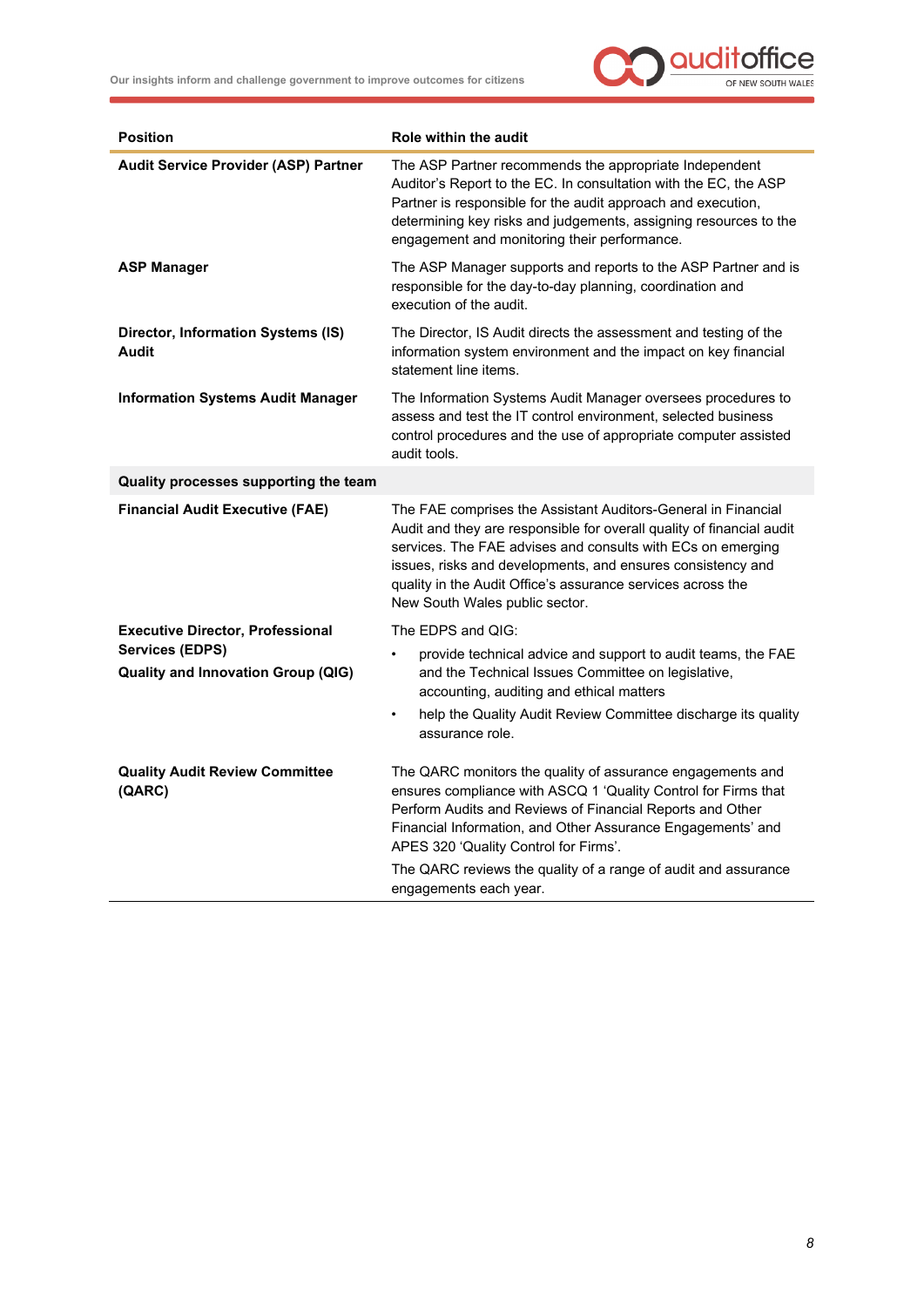

| <b>Position</b>                         | Role within the audit                                                                                                                                                                                                                                                                                                                                                                                                                                                               |  |  |
|-----------------------------------------|-------------------------------------------------------------------------------------------------------------------------------------------------------------------------------------------------------------------------------------------------------------------------------------------------------------------------------------------------------------------------------------------------------------------------------------------------------------------------------------|--|--|
| <b>Technical Issues Committee (TIC)</b> | The TIC consists of the Auditor-General, Deputy Auditor-General<br>an independent Assistant Auditor-General <sup>6</sup> , the Director<br>responsible for auditing the Consolidated State Financial<br>Statements, and an independent Director <sup>7</sup> . Although not part of the<br>TIC, the attendees also include the EDPS (or their delegate) and<br>the EC and Assistant Auditor-General sponsoring the technical<br>issue. The TIC's role is to review and conclude on: |  |  |
|                                         | the appropriateness of the audit opinion / conclusion where:<br>$\bullet$                                                                                                                                                                                                                                                                                                                                                                                                           |  |  |
|                                         | there is a proposed modification to or removal of<br>modification for the Independent Auditor's / Assurance<br>Reports for all assurance engagements conducted by the<br><b>Audit Office</b>                                                                                                                                                                                                                                                                                        |  |  |
|                                         | Key Audit Matters have been included in the Independent<br>-<br>Auditor's Report                                                                                                                                                                                                                                                                                                                                                                                                    |  |  |
|                                         | the accounting treatment for complex, contentious and<br>٠<br>significant technical issues                                                                                                                                                                                                                                                                                                                                                                                          |  |  |
|                                         | retrospective restatements under AASB 108 'Accounting<br>$\bullet$<br>Policies, Changes in Accounting Estimates and Errors' (other<br>than the first time adoption of an Accounting Standard) where<br>a relevant precedent has not been previously established                                                                                                                                                                                                                     |  |  |
|                                         | differences of opinion between the audit team and auditee or<br>٠<br>within the audit team.                                                                                                                                                                                                                                                                                                                                                                                         |  |  |

#### **Sector Interest Groups and Discussion Groups**

The Audit Office has established Sector Interest Groups and Discussion Groups to ensure there is a focused, Office-wide approach to key public sector clusters/industries. These groups comprise senior Audit Office staff across the Financial and Performance Audit Branches with similar auditee portfolios and are designed to improve communication and understanding of cluster/industry issues.

#### **Engagement team**

The Audit Office is committed to ensuring continuity of audit staff on engagements, if practical and possible. However, the Audit Office (including its ASPs) must comply with ethical and legal obligations, which require regular rotation of key audit personnel. Lengthy service on audit engagements increases familiarity risks in financial statement audits, which may negatively impact audit quality.

Audit Office policies aim to provide high quality assurance services that comply with professional standards, maintain quality and provide development opportunities for staff. To achieve these outcomes, senior members of audit teams may not serve on engagements for more than five years without the Deputy Auditor-General's approval and more than seven years without the Auditor-General's approval. Junior staff may be rotated more frequently for their personal and professional development.

<span id="page-10-0"></span><sup>6</sup> The Assistant Auditor-General selected is neither the sponsoring Assistant Auditor-General or the EQCR on the engagement.

<span id="page-10-1"></span><sup>&</sup>lt;sup>7</sup> Selected from a pool of four Directors (not being the EC who submitted the issue).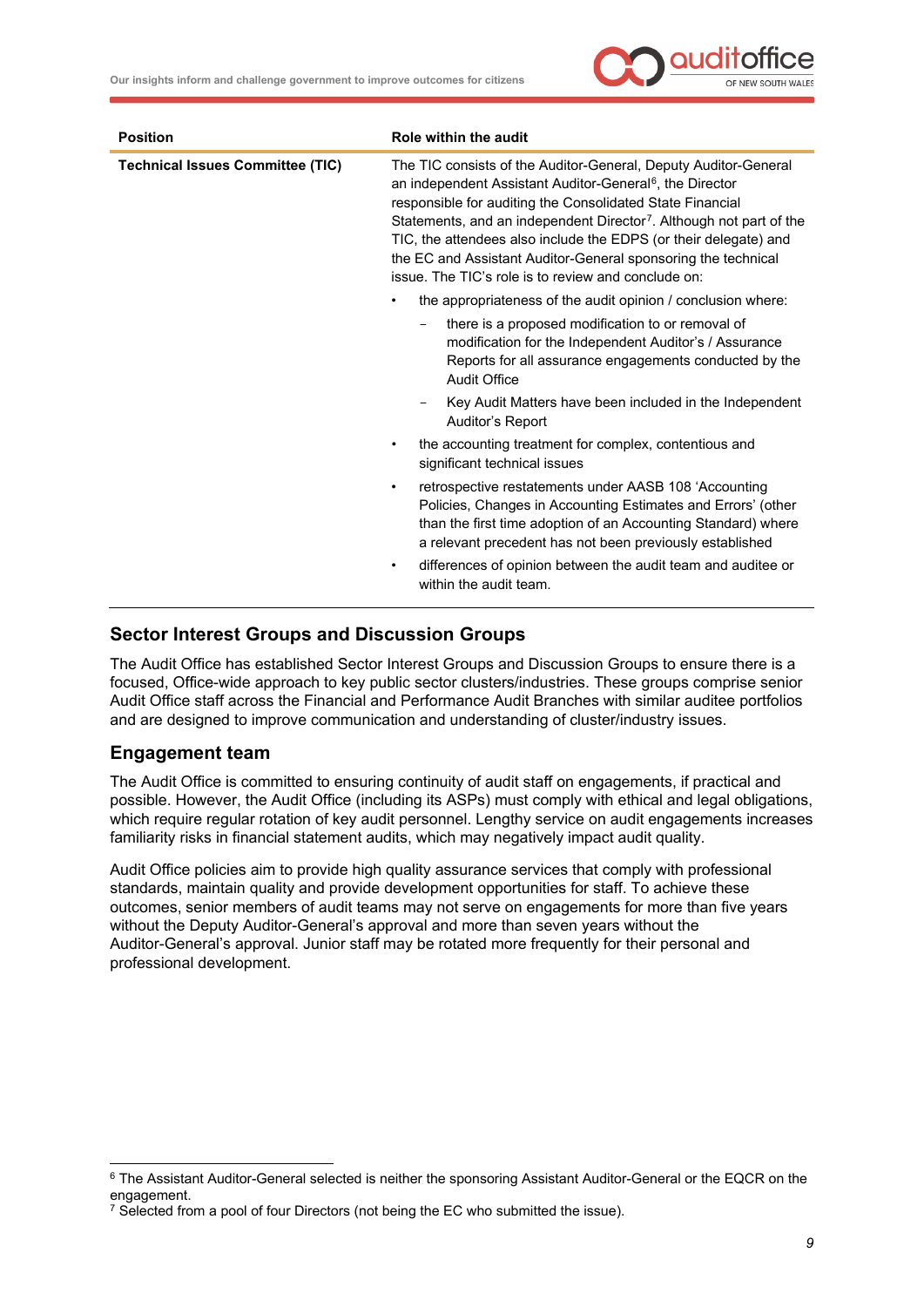

#### **Involvement of Information Systems Audit specialists**

Information Systems (IS) audit specialists play an important role in the audit team. They provide assurance over the design, implementation and operating effectiveness of key financial systems and reports. Their work includes, but is not limited to, reviews of Information Technology General Controls (ITGCs) over:

- **Program Changes** to ensure changes to programs and related infrastructure components are requested, authorised, performed, tested and implemented.
- **Access to Programs and Data** to ensure only authorised users are granted access to programs and data.
- **Computer Operations** to ensure financial transactions and data are processed and backed up without errors.
- **Program Development** to ensure system development, data migration and implementation follow a formal IT change methodology.

By integrating ITGC work with financial audit procedures, audit teams are better equipped to assess the risks to the integrity over the key controls within the systems that produce the financial statements.

#### **Cyber security**

As part of the financial audit, audit teams will also obtain an understanding of how management address the risk of cyber security incidents and respond to any incidences that may have occurred during the year, including its impact on the audit.

#### **Auditor's experts**

Auditors are experts in accounting and audit matters, but they are not reasonably expected to be experts in any other field. When performing an audit there may be certain situations where the audit team requires the assistance of an expert in a field other than accounting or auditing (auditor's expert) to assist the audit team in obtaining sufficient appropriate audit evidence. For example, asset and actuarial valuations, interpretation of contracts and laws and analysis of complex tax issues.

The audit team will advise the auditee's management if an auditor's expert is engaged to assist in the audit of specific aspects of the financial statement.

#### **Relying on work performed by Internal Audit**

The Audit Office recognises the important role internal audit plays in good governance practices of auditees and the valuable contributions they make to managing auditees' risks. The audit team will assess the auditee's internal audit function to understand its activities and determine its relevance to the audit. This assessment may impact the nature, timing and extent of the audit team's audit procedures. To preserve the independence of the Audit Office, the audit team will not 'directly instruct' internal auditors to perform audit procedures. The extent of the audit team's procedures cannot be reduced if:

- internal audit focuses on operational rather than financial statement risks
- the timing, nature or extent of internal audit procedures are not compatible with the financial audit timetable, assurance model or reporting requirements
- additional risks, identified by internal audit, need to be addressed by the audit team.

#### **Changes to the internal control environment and systems**

Auditee management should advise the audit team of proposed, new or significantly changed systems and changes to their internal control environments. Such changes impact the scope, nature and or timing of audit procedures and may impact the audit fee.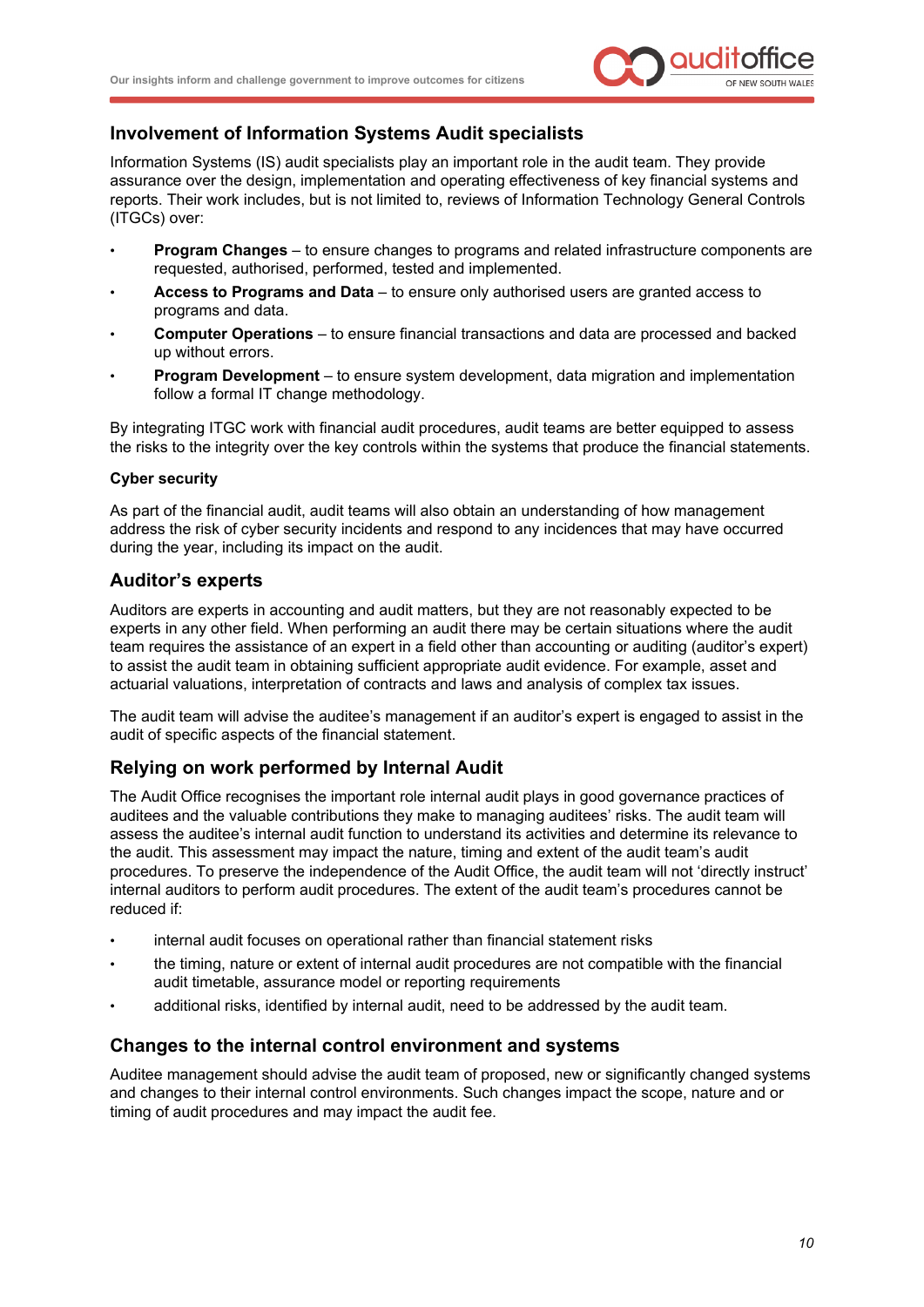

#### **Review of the annual report**

Australian Auditing Standards require the audit team to consider other information in the auditee's annual report and assess whether it is materially inconsistent with the audited financial statements, the knowledge obtained during the audit, or otherwise appears to be materially misstated. The audit team is obliged to report material misstatements in the other information in the Independent Auditor's Report. An 'Other Information' section will be included in the Independent Auditor's Report when the audit team obtains some or the entire final version of the other information at the date of the Independent Auditor's report.

To facilitate these obligations please provide the final draft annual report to the audit team before the Independent Auditor's Report is issued. Where this is not possible, please provide the draft annual report to the audit team as soon as it is available and before it is sent for publication.

#### <span id="page-12-0"></span>5. **COMMUNICATION AND REPORTS**

#### **Communications to Those Charged with Governance**

Under Australian Auditing Standards, 'those charged with governance' include persons responsible for the oversight of the strategic direction and accountability of the auditee. The auditor must determine the relevant persons charged with governance and communicate to them specific issues that come to their attention. However, the auditor is not required to design procedures for the specific purpose of identifying matters of governance interest.

The audit team will ensure these communications are open, candid and timely, but will depend on the nature and importance of the matter. Examples of matters the audit team may discuss with those charged with governance include:

- the auditee, its environment and particular risk whenever appropriate throughout the engagement
- instances of fraud, significant deficiencies in internal controls, material misstatements and major instances of non-compliance with laws and regulations when they come to the audit team's attention
- other findings that have been discussed at auditee briefings, in management letters and in engagement closing reports, including:
	- qualitative aspects of the auditee's accounting practices
	- difficulties encountered during the engagement
	- details of uncorrected misstatements (including those relating to prior periods)
	- other matters significant to the oversight of the financial reporting process, such as material misstatements of fact or material inconsistencies in information accompanying the audited financial statements that have been corrected.

The AEP lists those people charged with the governance of financial statement audits and the reports they will receive from the Audit Office.

#### **Controlled entities**

The governing body of a parent entity oversees the governance of controlled entities. The audit team is required to communicate with group management and those charged with governance on certain matters as part of the audit of the group (i.e. the parent entity and its controlled entities).

Examples of matters the group audit team may discuss with group management include:

- deficiencies in:
	- group-wide internal control identified by the group audit team
	- controlled entities' internal control identified by the group audit team or brought to their attention by the controlled entities' auditor
- fraud identified by the group audit team or brought to their attention by the controlled entities' auditor.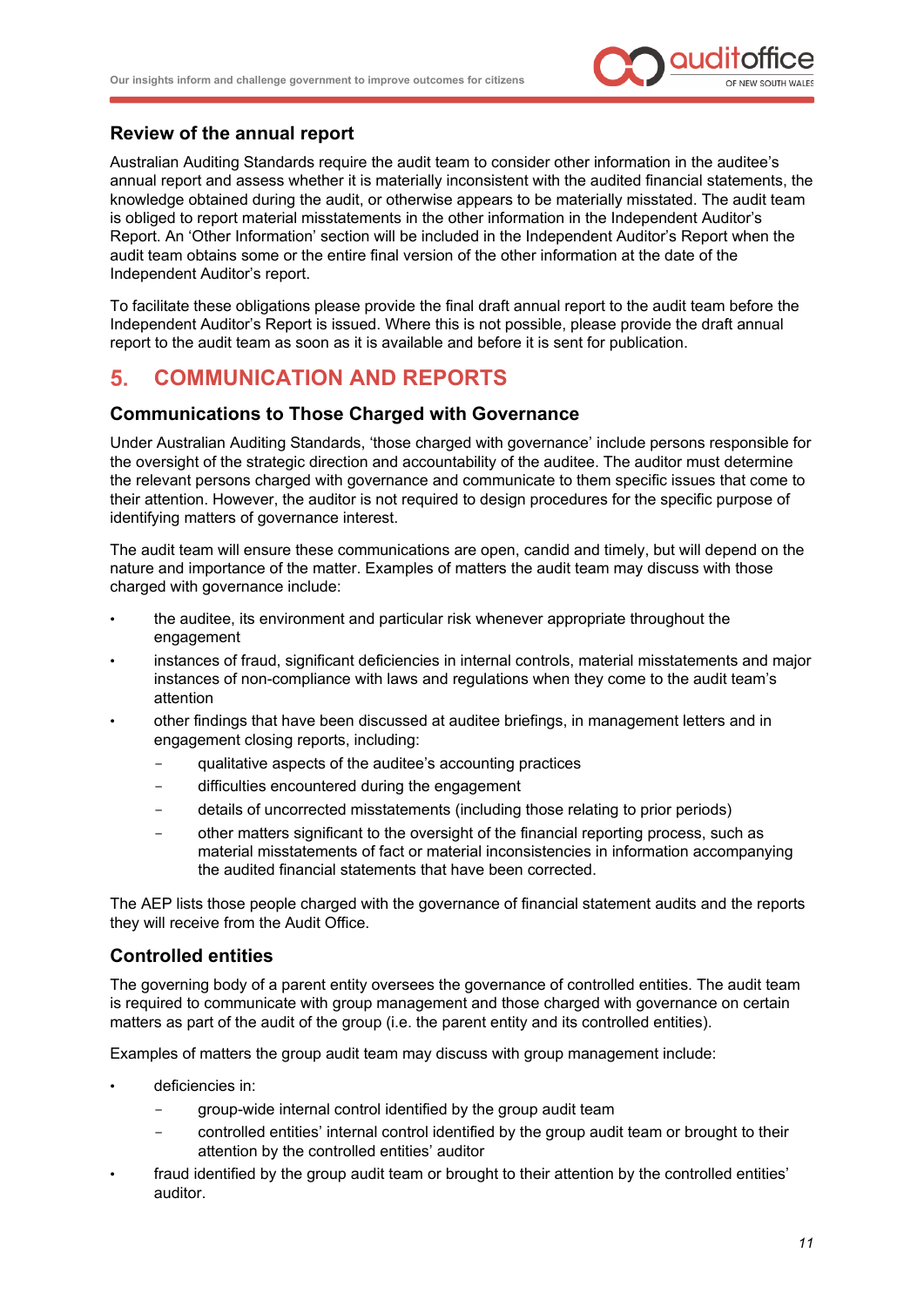

In addition to the communications included in the section above, examples of matters the group audit team may discuss with those charged with governance of the group include:

- the type of work to be performed on the financial information of the controlled entities
- the nature of the group audit team's planned involvement in the work to be performed by the controlled entities' auditors on the financial information of significant controlled entities
- instances where the group audit team's evaluation of the work of a controlled entities' auditor gives rise to a concern about the quality of that auditor's work
- limitations on the group audit, for example, where the group audit team's access to information may have been restricted
- fraud or suspected fraud involving group management, controlled entities' management, employees who have significant roles in group-wide controls or others where the fraud resulted in a material misstatement of the group financial report.

Secrecy provisions in section 38 of the GSA Act and section 425 of the LG Act may prevent the audit team from communicating matters that are not covered above directly with the parent entity. Those charged with governance of the parent entity should seek the following reports from its controlled entities:

- AEPs detailing the plans for forthcoming audits, including significant items, timing and costs
- correspondence detailing audit observations on early close, or hard close procedures (where applicable)
- management letters detailing audit findings, internal control deficiencies and other matters of governance interest
- letters to those charged with governance detailing matters of governance interest arising from the audit
- Engagement Closing Reports issued before controlled entities sign the financial statements, detailing audit results
- Independent Auditor's Reports containing the audit opinion on the financial statements
- Statutory Audit Reports<sup>8</sup>, which formally report audit outcomes to the agency, the Minister and the Treasurer
- Auditor-General's Reports to Parliament, which may comment on the operations and audit outcomes of controlled entities.

#### **Audit team interaction with management**

Regular and open communication between the audit team and management help deliver an efficient and effective engagement. The audit team will meet regularly with management and will direct most questions and documentation requests through management's nominated officer.

<span id="page-13-1"></span>To facilitate an efficient and timely audit it is essential for management to respond promptly to the audit team's questions and documentation requests.

#### **Independent Auditor's Report for a financial statement audit**

The Independent Auditor's Report expresses the auditor's opinion on the financial statements and is addressed to the:

- Members of Parliament (and Members of a Company, if applicable) for agencies
- Councillors or Administrators for councils
- Members of the governing body for county councils
- Board for joint organisations.

<span id="page-13-0"></span><sup>&</sup>lt;sup>8</sup> Applies to entities audited under the GSA Act.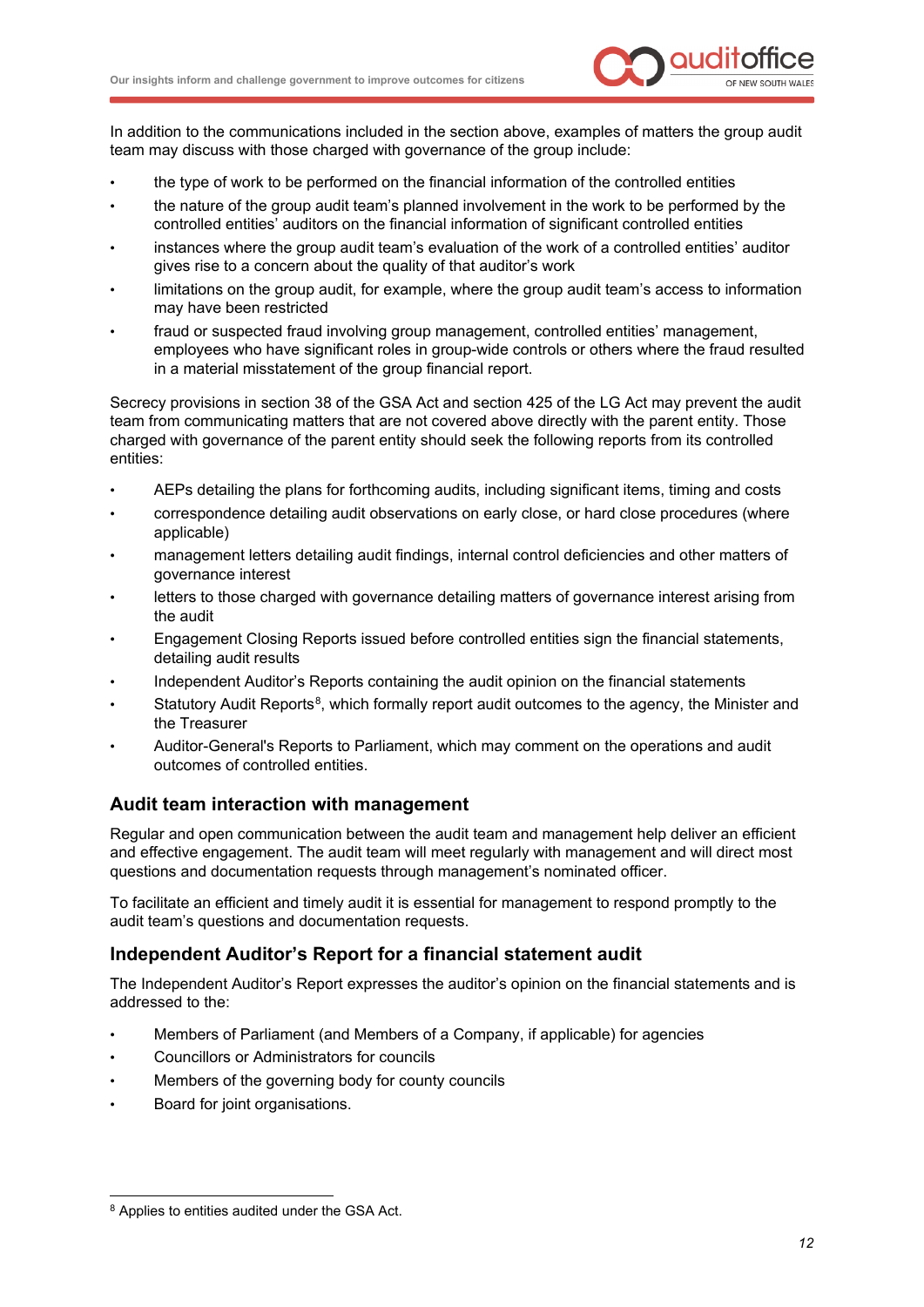

The Independent Auditor's Report also advises users whether the financial statements comply with Australian Accounting Standards, the GSF Act / LG Act (and their regulations), as well as other applicable regulatory or legislative requirements.

Under the GSA Act the Audit Office aims to issue the Independent Auditor's Report within ten weeks of receiving the financial statements, provided the Auditor-General has received the signed statement by the Accountable Authority required by section 7.6(4) of the GSF Act and a signed representation letter. To promote timely finalisation of agency financial statements, the Audit Office is committed to ensuring the Independent Auditor's Report is issued within agreed timeframes.

The LG Act requires Local Government entities to send audited financial statements to OLG within four months of year end.

The *[Annual Reports \(Statutory Bodies\) Act 1984](https://www.legislation.nsw.gov.au/view/html/inforce/current/act-1984-087)*, *[Annual Reports \(Departments\) Act 1985](https://www.legislation.nsw.gov.au/view/html/inforce/current/act-1985-156)* (collectively known as Annual Reports Acts) and the LG Act require NSW Government entities, universities and Local Government entities to publish the Independent Auditor's Report with the financial statements in their annual report.

The scope of the audit on an auditee's financial statements does not include, nor provide assurance about:

- its future viability
- the effectiveness of its internal controls
- whether it has carried out its activities effectively, efficiently and economically
- the assumptions used in formulating budget figures disclosed in the financial statements
- the security and controls over the electronic publication of the audited financial statements on any website where they are presented
- information hyperlinked to/from the financial statements.

#### **Statutory Audit Report for a financial statement audit[9](#page-14-0)**

The GSA Act requires the Auditor-General to report to the GSF agency's Accountable Authority, their responsible Minister and the Treasurer, the results of the audit and any irregularities or other matters that in the judgement of the Auditor-General or authorised person call for special notice. The Audit Office meets this requirement by issuing a Statutory Audit Report. Where no matters require reporting, the Statutory Audit Report will state this. Matters that call for special notice can include matters of governance interest as defined by the Australian Auditing Standards.

A Statutory Audit Report is issued at the same time as the [Independent Auditor's Report](#page-13-1) and will include misstatements identified during the audit. A Statutory Audit Report will also be issued during the year if the audit team discovers a significant matter.

The Annual Reports Acts require the NSW Government entities' and universities' annual report to include its responses to any significant issues raised by the Auditor-General in the Statutory Audit Report.

#### **Letters to Those Charged with Governance who do not receive the Statutory Audit Report[10](#page-14-1)**

Where the audit team identifies persons charged with the governance of a NSW Government entity who do not receive the Statutory Audit Report, it will send them similar information to that in the Statutory Audit Report.

<span id="page-14-0"></span><sup>&</sup>lt;sup>9</sup> Applies to entities audited under the GSA Act.

<span id="page-14-1"></span><sup>&</sup>lt;sup>10</sup> Applies to entities audited under the GSA Act.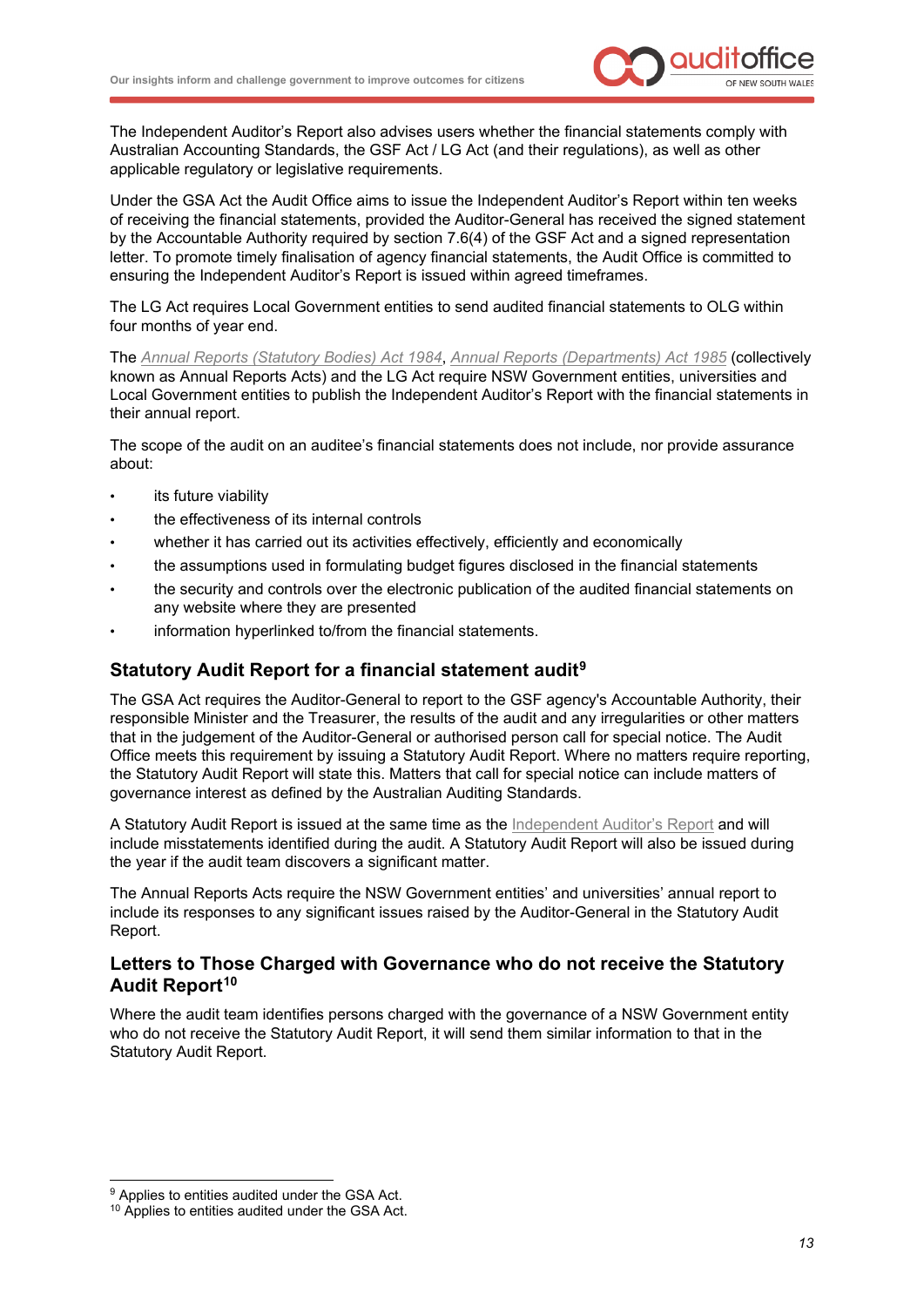

#### **Report on the Conduct of the Audit[11](#page-15-0)**

Section 417 of the LG Act requires a Local Government entities' auditor to prepare a Report on the Conduct of the Audit (the Conduct Report). The Conduct Report is issued at the same time as the Independent Auditor's Report and will incorporate comments the auditor considers appropriate, based on the audit of the Local Government entity's financial statements.

#### **Communications to the Minister for Local Government**

The LG Act requires the Auditor-General to communicate with the Minister for Local Government on all matters under the LG Act or regulations which, in the Auditor-General's opinion are sufficiently significant to be brought to the Minister's attention.

The Auditor-General meets this requirement by sending a letter to the Minister if matters that require reporting are identified.

#### **Auditor-General's Report to Parliament for financial statement audits**

The following parties will be given the draft Auditor-General's Report (the Report) for comment:

- reports on NSW Government entities the relevant Cluster Secretary/Accountable Authority
- reports on universities Vice Chancellors of NSW universities
- reports on Local Government entities the Minister for Local Government, Secretary DPIE, and for specifically named:
	- local councils, the Mayor/Administrator and General Manager
	- county councils, the Chairperson and the General Manager
	- joint organisations, the Chairperson and the Executive Officer.

Specific comments about an auditee will be provided to the auditee's nominated representative. The Audit Office would appreciate receiving responses promptly following the auditee receiving the draft Report for comment. Responses should only be provided where there is fundamental disagreement with significant issues raised by the Audit Office. This helps ensure the Report is not unduly delayed. During this process, the draft Report must remain confidential.

#### **Performance Audit Reports**

The Auditor-General is required to report the result of a Performance Audit, or on any other matters that require special notice to the:

- Accountable Authority, responsible Minister and Treasurer; or
- Minister for Local Government, Secretary DPIE and each Local Government entity concerned.

NSW Government entities, the Treasurer, Ministers, Secretary DPIE and each council and joint organisation concerned are given an opportunity to respond to the Performance Audit Report before it is tabled in Parliament.

#### **Management letter for engagements other than Performance Audits**

The audit team will send a management letter to the auditee detailing matters identified of governance interest, including internal control deficiencies, unresolved matters identified in previous audits, and value adding recommendations.

The management letter may be addressed to the head of the auditee and/or Chair of the Audit and Risk Committee and/or others, depending on the audit team's assessment of who is charged with governance.

A draft management letter will be sent to management to respond to matters raised. Management's responses will be incorporated into the final document.

<span id="page-15-0"></span><sup>&</sup>lt;sup>11</sup> Applies to Local Government entities.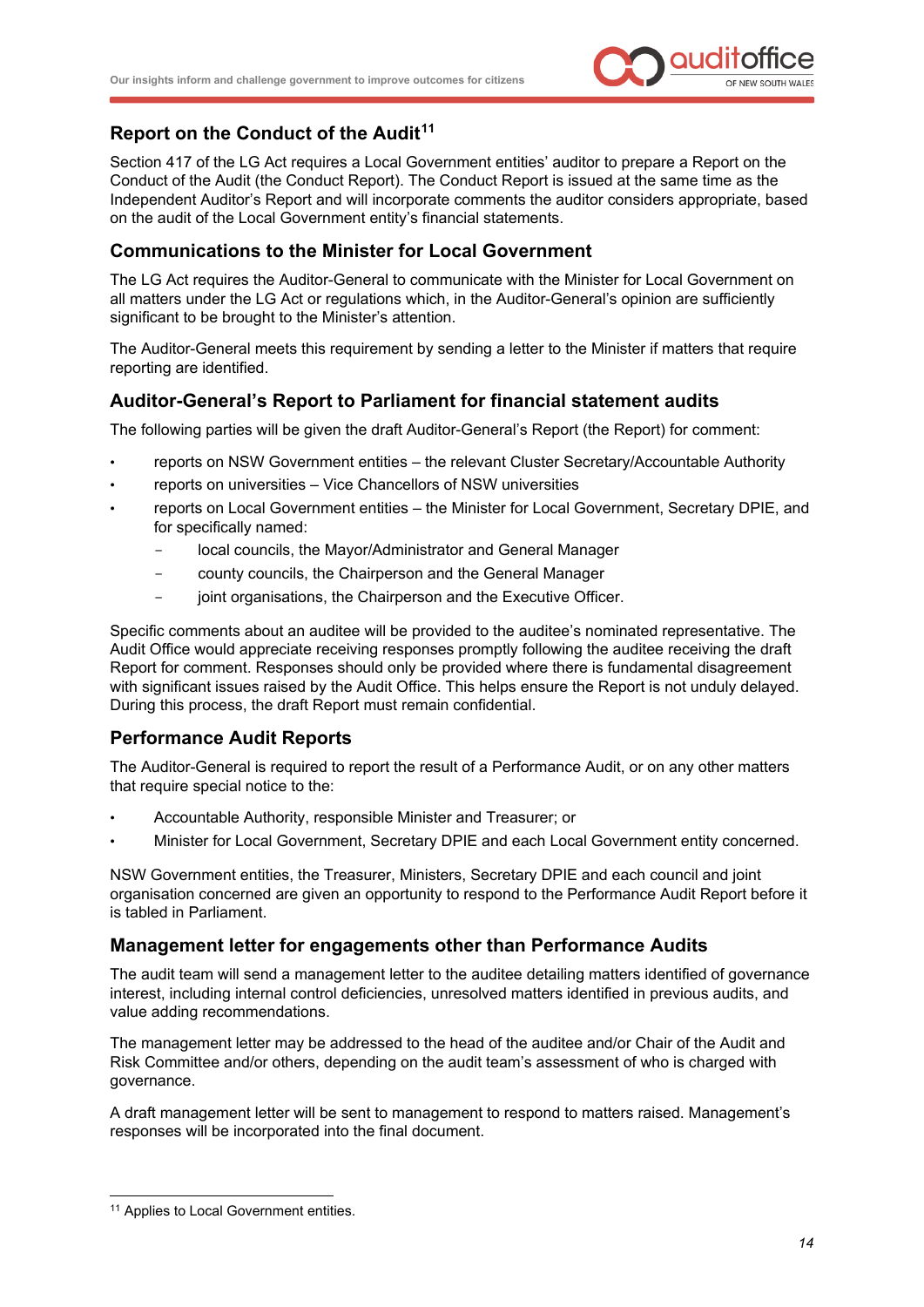

The audit team may also send a copy of the management letter to the relevant Minister<sup>12</sup>.

## **Engagement Closing Report for a financial statement audit**

The Engagement Closing Report (ECR) summarises the audit outcomes. The ECR is addressed to the Accountable Authority/General Manager and/or Chair of the Audit and Risk Committee and/or others, depending on the audit team's assessment of who is charged with governance. The ECR is usually issued to:

- NSW Government entities and universities after the financial statements audit clearance meeting (refer [Section 11\)](#page-21-0), but before the representation letter is signed, the Accountable Authority signs the financial statements and the Chief Financial Officer (CFO) signs the Certification to Treasury as required under TPP 17-06 Certifying the Effectiveness of Internal [Controls Over Financial Information \(CFO Certification\)](https://www.treasury.nsw.gov.au/sites/default/files/2017-05/TPP17-06%20Certifying%20the%20effectiveness%20of%20internal%20controls%20over%20financial%20information%20-%20pdf.pdf)<sup>[13](#page-16-2)</sup>. Please discuss any matters management plans to report to Treasury in the CFO certification with the Audit Office on a timely basis
- Local Government entities after the financial statements audit clearance meeting (refer [Section](#page-21-0)  [11](#page-21-0)), but before the representation letter is signed, and the Councillors (the Governing Body for county councils and the Board for joint organisations) and management sign the financial statements.

#### **Letter of Observations on Early Close Procedures for a financial statement audit**

The audit team issues a Letter of Observations on Early Close Procedures<sup>14</sup> (the Letter), which formally reports its observations of management's compliance with required early close procedures, the outcomes and the achievement of timeframes. It is addressed to the Accountable Authority and may be sent to the Chair of the Audit and Risk Committee.

The Letter is issued in sufficient time for management to incorporate these observations in the year-end financial reporting process.

#### <span id="page-16-0"></span>6. **SUBMITTING FINANCIAL STATEMENTS FOR AUDIT**

#### **Statutory deadlines**

Treasurer's Direction TD 21-02 'Mandatory Annual Returns' requires GSF agencies listed in Appendix A to prepare and submit financial statements to the Auditor-General within four weeks of each financial year-end. TD 21-03 'Submission of Annual GSF Financial Statements to the Auditor-General' requires GSF agencies that are not listed in Appendix A of TD 21-02 to prepare and submit financial statements to the Auditor-General within six weeks of financial year-end. NSW Government entities and universities may apply to the Treasurer for an extension of time.

Financial statements not received within the deadlines breach the Treasurer's Directions, unless the Treasurer has approved an extension of time. Late submission of financial statements impacts on the timeliness of the audit. The Auditor-General may report the late submission of financial statements to the responsible Ministers, the Treasurer and Accountable Authority.

The LG Act requires Local Government entities to submit their financial statements for audit as soon as practicable after the end of the financial year. The financial statements must be prepared and audited within four months after the end of the financial year. Local government entities may apply to OLG for an extension to this timeframe.

<span id="page-16-1"></span><sup>&</sup>lt;sup>12</sup> This does not apply to Local Government entities.

<span id="page-16-2"></span><sup>&</sup>lt;sup>13</sup> Applies to material entities (other than State Owned Corporations) identified in the NSW Government Budget Papers (Budget Paper 2) as a 'material entity controlled by the NSW Government' including departments, statutory bodies, and other entities to comply with the Core Requirements.

<span id="page-16-3"></span><sup>14</sup> Mandatory early close procedures apply to all NSW Government entities listed in Appendix A of Treasurer's Direction TD 19-02 'Mandatory Early Close as at 31 March each year'.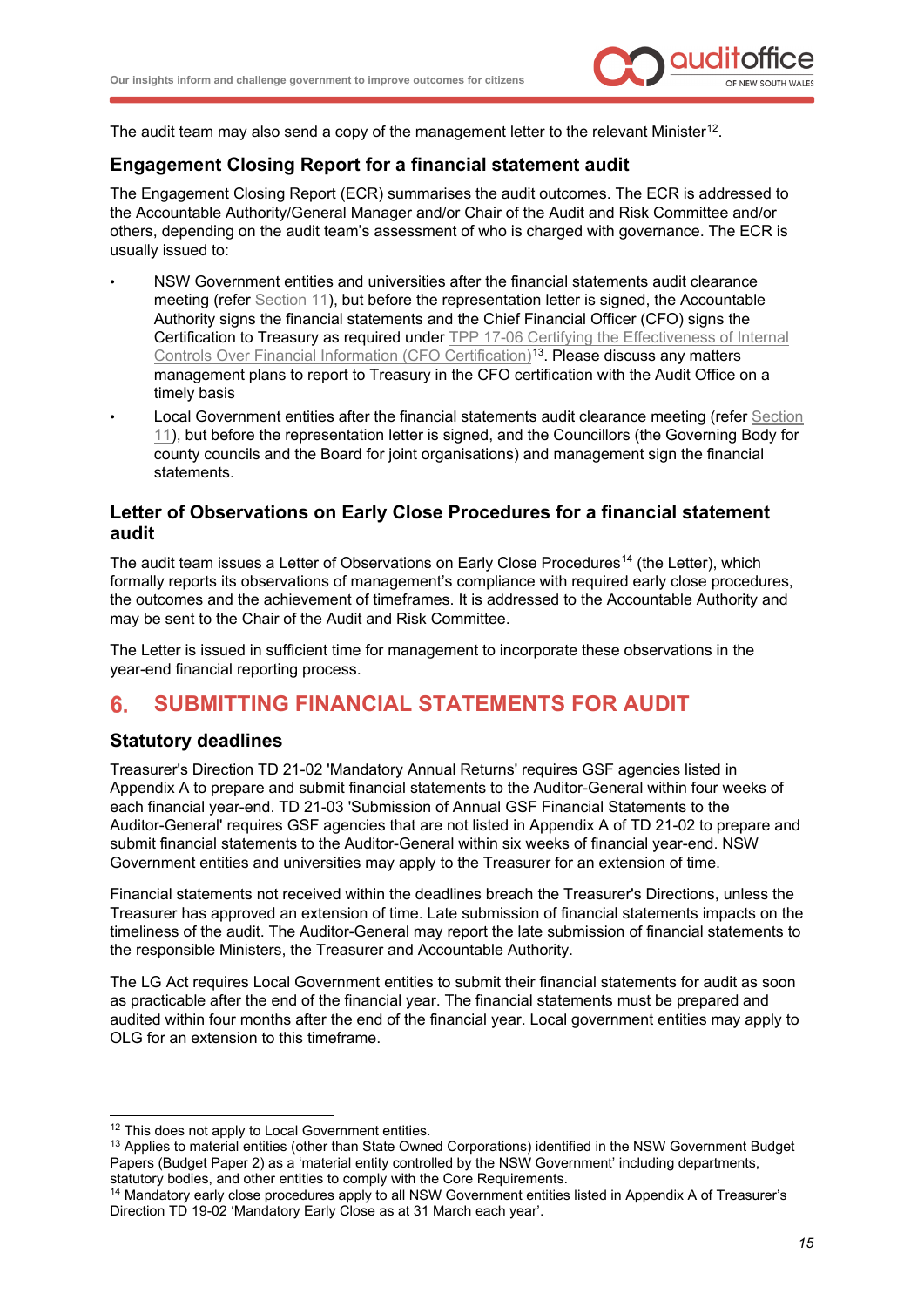

#### **Engagement Information Requests**

An Engagement Information Request is issued to auditees detailing the minimum requirements and dates by which management has agreed to provide working papers to support the financial statements. Whilst the audit team will make every effort to identify all information requirements in the Engagement Information Request, the audit team may need to request further information during the audit.

#### **Statements accompanying financial statements**

The Independent Auditor's Report can only be issued after the Auditor-General has received the signed statement by the:

- Accountable Authority as required by section 7.6(4) of the GSF Act
- Mayor, a councillor, the responsible accounting officer and the general manager<sup>[15](#page-17-1)</sup> as required by section 413(2)(c) of the LG Act and clause 215 of the Local Government (General) Regulations 2005.

#### **Electronic presentation of audited financial statements and Independent Auditor's Reports**

Legislation obliges most entities to publish their annual reports on their websites and send copies to the Minister or Parliament for publication on its website. Auditees should inform the audit team if the audited financial statements and the Independent Auditor's Report will be electronically presented on the auditee's website.

The auditee should maintain adequate security and controls over the information on the website to preserve its integrity. Examination of these controls is, however, beyond the scope of the audit (refer ['Independent Auditor's Report for a Financial Statement Audit'\)](#page-13-1).

The auditee's governing body and management are responsible for the electronic presentation of financial statements on any website.

The audit team will ask for the presentation to be changed, if it:

- is not satisfied with the proposed electronic presentation of the audited financial statements and the Independent Auditor's Report
- believes other information presented in these documents is inconsistent with other information on the website
- is not satisfied the auditee has clearly differentiated audited and unaudited information.

The auditor's signature may be reproduced in the annual report or in web-based material, but there is no legal or professional requirement to do so.

#### <span id="page-17-0"></span>**MATERIALITY, RISK AND THE INHERENT LIMITATIONS OF AN**   $7.$ **AUDIT**

#### **Materiality and audit risk**

Australian Auditing Standards require auditors to plan and perform the audit to obtain reasonable assurance the financial statements are free from material misstatement. Misstatements are differences between what has been reported in the financial statements and what is required in accordance with the auditee's financial reporting framework. Misstatements can arise from error or fraud.

<span id="page-17-1"></span><sup>&</sup>lt;sup>15</sup> For joint organisations, the chair of the board, a board member, the responsible accounting officer and the executive officer will sign the statement.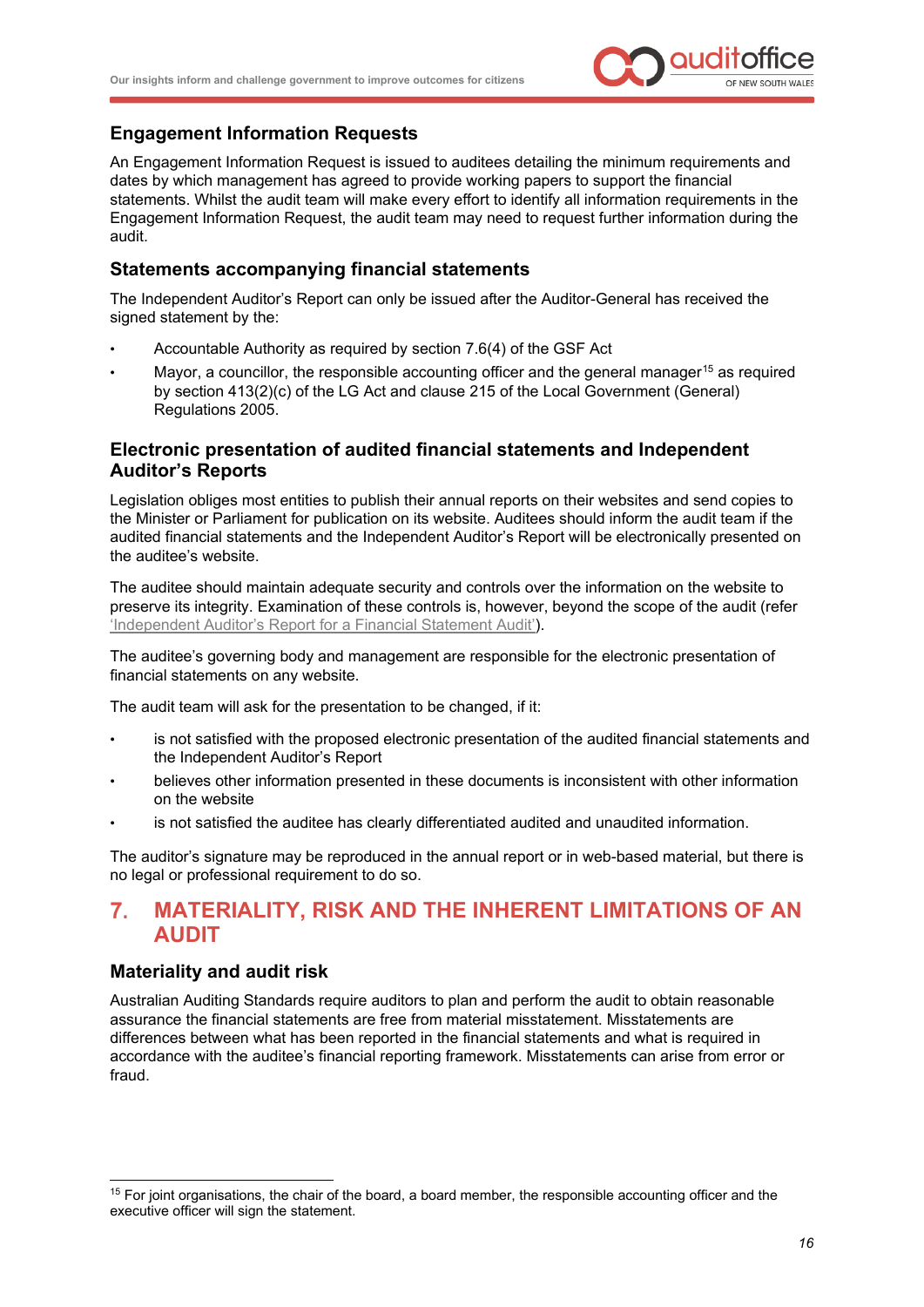

Information is material where, if omitted, misstated or not disclosed, it has the potential, individually or in aggregate, to influence the decisions of the users of the financial statements. We determine a dollar amount (overall materiality) to evaluate whether identified accumulated misstatements are quantitatively material. There are also qualitative factors that will impact our evaluation of whether misstatements are material.

The audit team will design audit procedures for financial statement line items and disclosures to detect misstatements less than overall materiality to reduce the risk that the aggregate of uncorrected and undetected misstatements exceeds materiality for the statements as a whole.

#### **Inherent limitations of audits**

An audit does not guarantee every amount, disclosure or assertion subject to audit is error free. Because of the inherent limitations of any audit, it is possible irregularities, including fraud, other illegal acts or errors, may occur and not be detected. Audit procedures are not performed continuously throughout the period, nor are they designed to detect all irregularities. However, the audit team will inform the auditee of irregularities that come to its attention. Other inherent limitations include:

- the use of testing
- the effectiveness of an auditee's internal controls
- the possibility of collusion
- the fact most audit evidence is persuasive rather than conclusive.

#### **Fraud, error and legislative compliance**

The Accountable Authority, Vice-Chancellor, Mayor/Administrator, Chairperson, General Manager or Executive Officer of an auditee is responsible for establishing and maintaining adequate accounting and internal control systems designed to prevent and detect fraud and error. Their responsibilities include ensuring the auditee complies with relevant laws and regulations.

An effective system of internal control is essential for preventing and detecting fraud and error. In forming an audit opinion on the financial statements, the audit team designs procedures to obtain reasonable assurance the financial information is fairly stated in all material respects. However, the inherent limitations of an audit, together with the inherent limitations of any accounting and internal control system, mean there is an unavoidable risk some material misstatements may remain undetected.

The audit team will seek representations regarding irregularities and fraud (see [section 9](#page-20-0) for further details on representations). The Audit Office is obliged to report instances of suspected corrupt conduct to ICAC, and other oversight bodies (where appropriate).

#### **Reporting misstatements and disclosure deficiencies in the financial statements**

To ensure that the financial statements are free from material misstatement, the audit team will request management to correct misstatements identified during the audit to ensure the accumulated undetected misstatements do not exceed overall materiality.

In addition, the audit team has certain obligations to report misstatements where Auditing Standards require matters of governance interest identified during the audit of the financial statements to be reported.

Misstatements and disclosure deficiencies will be reported as matters of governance interest in the Engagement Closing Report.

Misstatements and disclosure deficiencies that resulted from failures in internal controls and/or systemic deficiencies will be reported in the management letter.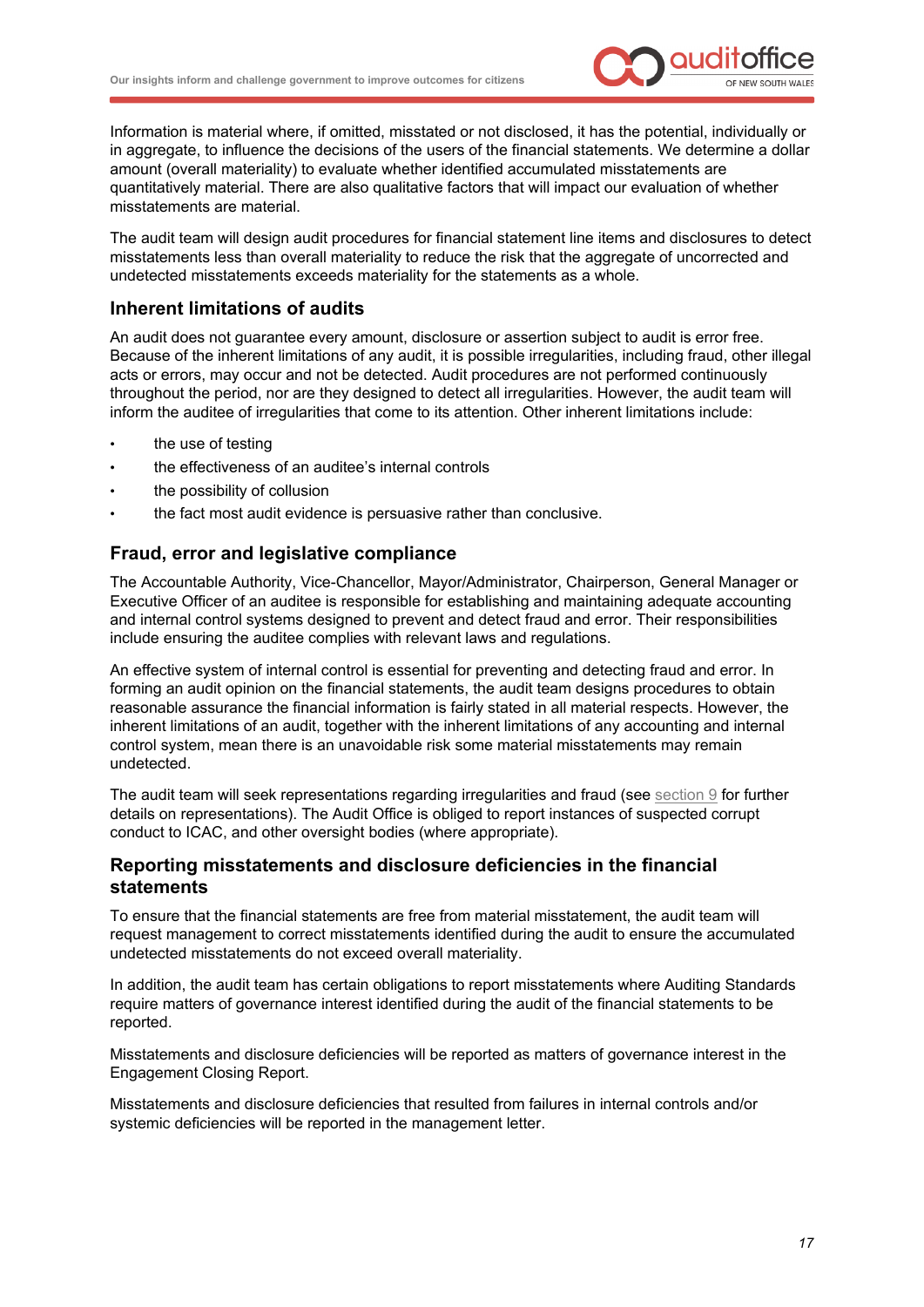

#### <span id="page-19-0"></span> $\mathbf{R}$ **PROVISION OF WORKING PAPERS**

#### **Access to and transmission of auditee working papers**

The audit team may need 'read only' access to the auditee's electronic systems. Management should provide the required access such as log-in IDs, terminals and printers.

If the auditee sends sensitive information to the audit team, whether by paper, electronically or otherwise, it must label the information accordingly (agencies should refer to ['NSW Government](https://www.digital.nsw.gov.au/policy/managing-data-information/information-classification-labelling-and-handling-guidelines)  [Information classification, labelling and handling guidelines'\)](https://www.digital.nsw.gov.au/policy/managing-data-information/information-classification-labelling-and-handling-guidelines).

#### **Ownership of auditee working papers**

All original documents obtained during the audit engagement shall remain the auditee's property. However, the audit team reserves the right to copy original documents for its records.

#### **Confidentiality**

The Audit Office is authorised, for the purposes of an audit, to access an auditee's records under:

- section 36 of the GSA Act
- section 423 of the LG Act.

Where information is sensitive or commercial-in-confidence, the Auditor-General can formally request this information under section 36(4) of the GSA Act or section 423(2) of the LG Act. The Auditor-General and Audit Office staff are required by section 38(1) of the GSA Act and section 425(1) of the LG Act to preserve secrecy.

By virtue of section 43 and Schedule 2 of the *[Government Information \(Public Access\) Act 2009](https://www.legislation.nsw.gov.au/view/html/inforce/current/act-2009-052)*, a NSW Government entity is unable to apply to exclude the Audit Office from access to documents relating to its investigative, audit and reporting functions.

The Audit Office will not disclose information acquired during the audit to other parties except as required or allowed for by law or professional standards. The audit files may, however, be reviewed:

- as part of the review of the Audit Office conducted pursuant to section 48A of the GSA Act
- as part of the quality control review program of ASIC, CPA Australia and/or Chartered Accountants Australia and New Zealand, which monitor compliance with professional standards by members
- as part of a peer or regulatory review of the Audit Office.

Signing the Acknowledgement of Terms attached to the covering letter of the AEP acknowledges that, if requested, the audit files may be made available as described above. The same strict confidentiality requirements apply to recipients of the audit files as they do to staff of the Audit Office.

The audit team may request information for the purposes of the audit. That information may contain fields of sensitive personal data. The Audit Office does not collect personal or health information unless it is necessary for it to carry out its functions and activities.

Personal information is dealt with in accordance with the twelve Information Protection Principles in the *[Privacy and Personal Information Protection Act 1998](https://www.legislation.nsw.gov.au/#/view/act/1998/133)* (Privacy Act). The Audit Office undertakes not to interfere with an individual's privacy rights in the way it collects, uses or discloses personal information, and to ensure individuals have a degree of control over their personal information.

The Audit Office has a Privacy Management Plan (the Plan), as required by the Privacy Act, that sets out the Audit Office's commitment to respecting the privacy rights of auditees, employees and members of the public. The Plan also outlines the Audit Office's practices and procedures in handling personal and health information. While the Privacy Act and the *[Health Records and Information](https://www.legislation.nsw.gov.au/#/view/act/2002/71)  [Privacy Act 2002](https://www.legislation.nsw.gov.au/#/view/act/2002/71)* allow personal and health information to be transferred for the purposes of an audit, we encourage agencies to remove any personal, health or other sensitive information that is not required for the audit. While the Audit Office implements all mechanisms to prevent unauthorised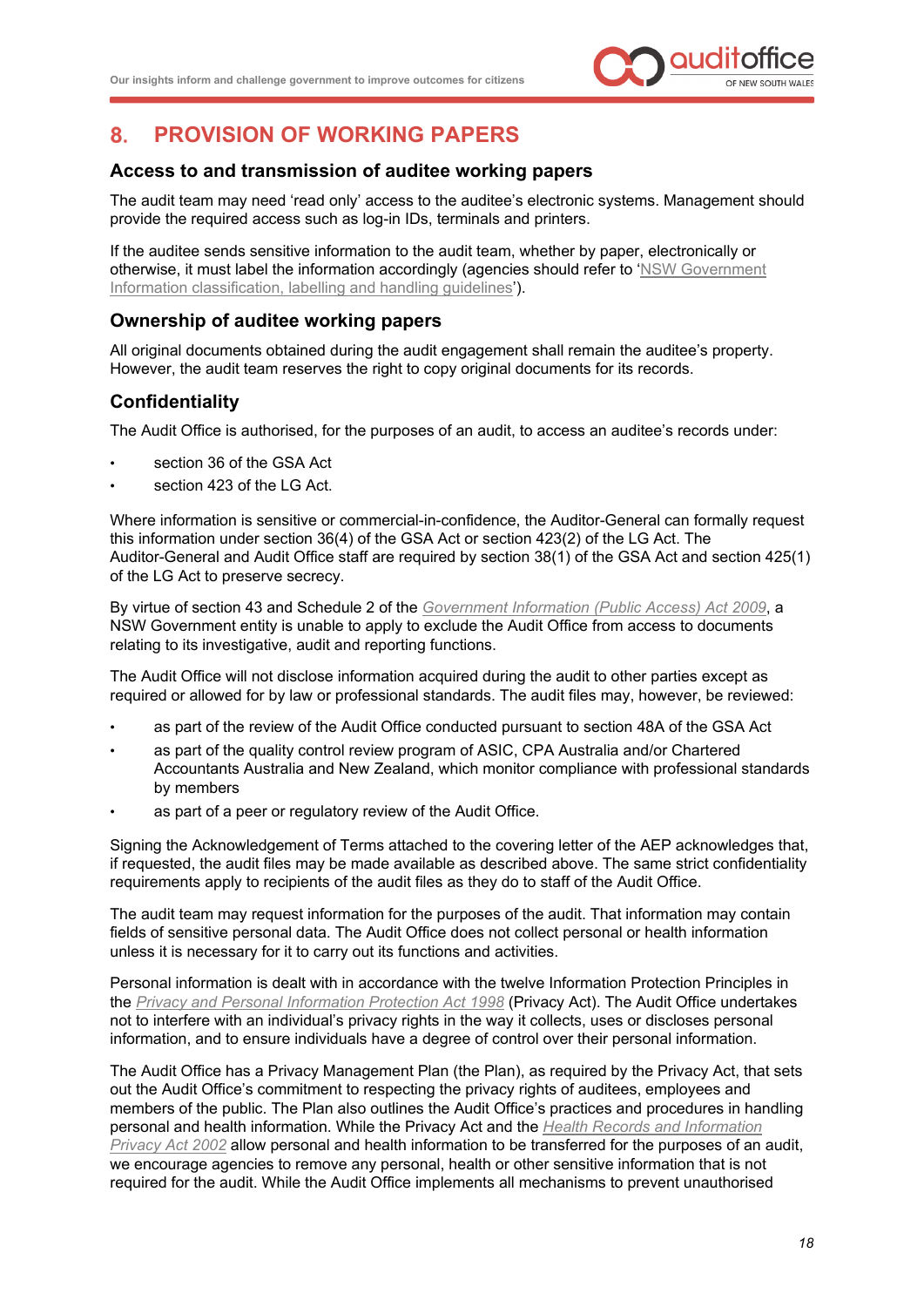

access to sensitive information, removing any sensitive data fields that are not required helps protect the privacy of members of the public, staff, contractors etc. if an information breach was to occur.

Ensure electronic data files are transmitted or physically delivered to the audit team in encrypted format, delivered securely or have had similar steps taken to prevent the unauthorised access to, or misuse of the information.

#### <span id="page-20-0"></span>**REPRESENTATIONS**  $\mathbf{Q}$

#### **Representations from management and those charged with governance**

Australian Auditing Standard ASA 580 'Written Representations' requires representations to be obtained from management and, where appropriate, those charged with governance, in relation to the audit of the auditee's financial statements.

At the end of the engagement, the audit team will ask for written representations in relation to the audit from:

- management (signed by the auditee head and the CFO (or equivalent))
- those charged with governance (if they have not signed the management representations).

Sample letters are available on the Audit Office [website.](https://www.audit.nsw.gov.au/our-stakeholders/state-entities) The date of the written representations must be as close as practicable to, but not after the date of the Independent Auditor's Report.

Before the Audit Office can issue the Independent Auditor's Report, the:

- GSF Act requires a statement signed by the GSF agency's Accountable Authority confirming the financial statements:
	- have been prepared in accordance with the Australian Accounting Standards and the applicable requirements of the GSF Act, the Government Sector Finance Regulation 2018 and the Treasurer's Directions, and
	- present fairly the GSF agency's financial position, financial performance and cash flows
- LG Act requires a statement signed by Councillors (the members of the governing body for local and county councils and the board for joint organisations) and management in accordance with section 413(2)(c).

#### **Letters from legal counsel**

The audit team requires representations from the auditee's legal counsel (if any) to confirm the consequences of legal matters.

A model letter of enquiry to legal counsel for a financial statement audit is available on the Audit Office [website.](https://www.audit.nsw.gov.au/our-stakeholders/state-entities) Letters to those handling legal matters should be prepared on the auditee's letterhead and given to the audit team to send out. The audit team is required to send the letters.

# <span id="page-20-1"></span>**ACCESS**

#### **Authority to communicate with experts (where applicable)**

The work of experts employed or contracted by the auditee (including valuers and actuaries) may be useful to the audit engagement. The audit team may need to communicate with the relevant experts during the planning and execution phases of the audit. Where the Audit Office will rely on the work of management's expert, it will also assess the qualifications, competence, integrity, and objectivity of the expert and the appropriateness of their work.

Management's signed Acknowledgement of Terms confirms the auditee's permission for the Audit Office to communicate with relevant experts.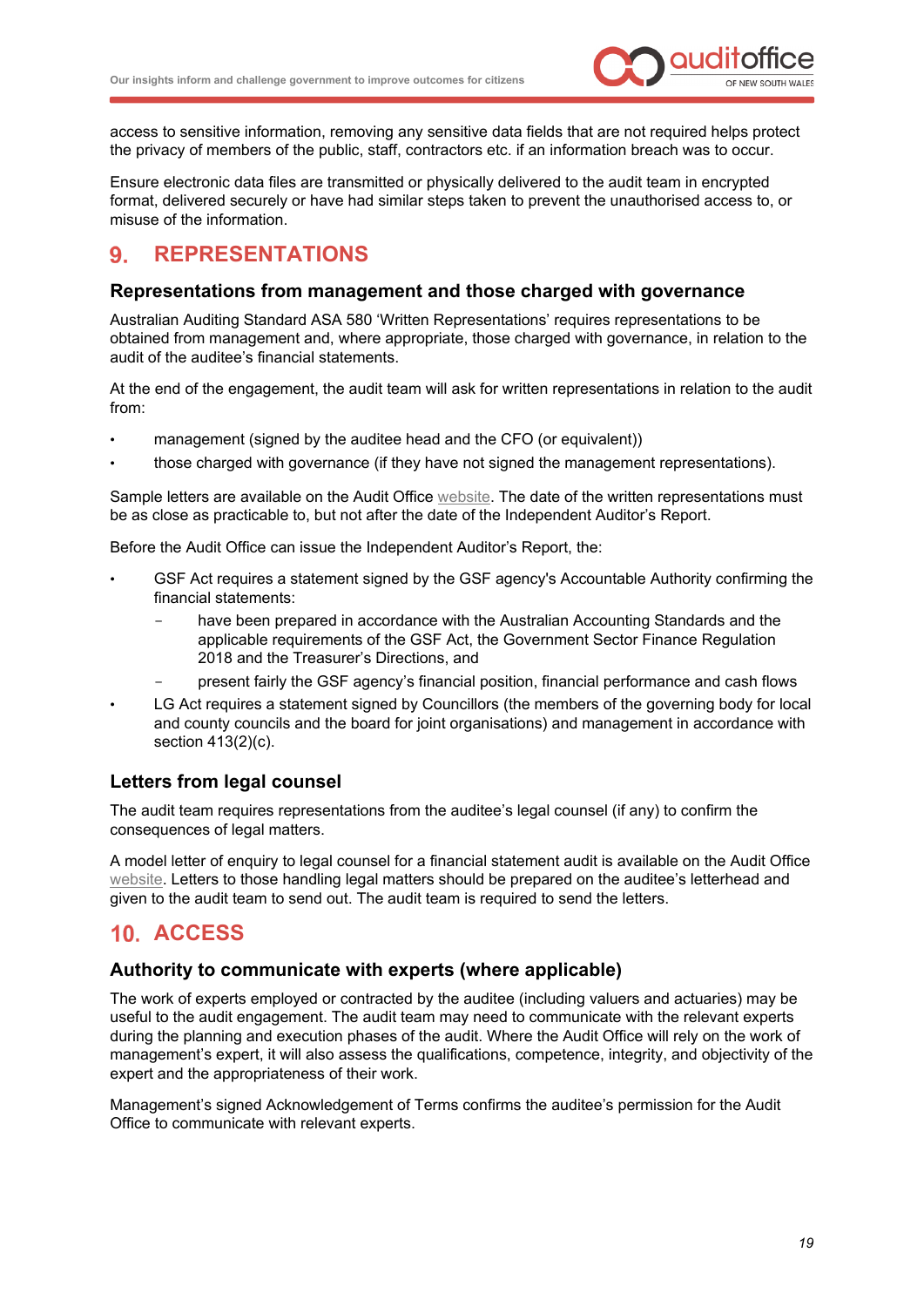

#### **Protocol when obtaining an opinion from an accounting firm**

If the auditee intends on getting an opinion on proposed accounting treatments, interpretations of accounting standards or the application of auditing standards from an accounting firm, please ask that firm to communicate with the audit team when developing its approach and to provide the audit team with a copy of its advice/opinion. This approach will help ensure the audit team has an opportunity to share its knowledge of the subject matter with the accounting firm at an early stage to achieve appropriate outcomes efficiently.

#### **Internal audit**

The internal audit function forms part of an auditee's internal control environment. If internal audit services are performed by an external service provider, the contract must specify internal audit documentation remains the property of the auditee. This ensures the Audit Office has unfettered access to the documentation. Further information is available on Treasury's [website](http://www.treasury.nsw.gov.au/)[16](#page-21-2).

# <span id="page-21-0"></span>**CLEARANCE MEETINGS**

Before completing the engagement, the audit team will meet with senior management to discuss significant matters, brief them on significant findings and seek their views on unresolved matters.

# <span id="page-21-1"></span>**ACCOMMODATION, FACILITIES AND STAFF AMENITY**

#### **Work health and safety (WHS)**

The Audit Office is committed to maintaining a high standard of work health and safety for everyone who works for the Audit Office and visits its workplaces.

The Audit Office expects auditees' cooperation to help it meet the legislated standards for the health, safety and welfare of Audit Office staff (which includes ASPs) when they are on auditee premises. The law requires the audit team be given suitable accommodation, which meets all WHS standards and administrative requirements.

The Audit Office, as an employer, has the right and responsibility to act in consultation with the auditee and Audit Office staff on health and safety within the work environment. The Audit Office will advise its staff to adhere to dress standards and wear the appropriate clothing and footwear (excluding personal protective equipment (PPE)) where required.

Auditees have a duty of care to the Audit Office staff under the *Work Health and Safety Act 2011*, Regulation, Codes of Practice and recognised industry standards, as appropriate, to ensure there is:

- provision of a safe workplace
- provision of a safe work system
- adequate supervision and training
- an induction to site and equipment, including amenities and evacuation procedures
- elimination of hazards and control of risks to health and safety.

Auditees are obliged to:

- ensure the premises are safe and do not expose Audit Office staff to risk of injury
- comply with health and safety legislation or regulations, codes of practice and recognised industry standards that apply to their workplace
- not allow Audit Office staff to work on a site or use equipment considered unsafe
- ensure the Audit Office is aware of special PPE requirements
- ensure Audit Office staff do not start work unless they are wearing the required PPE for the location and are provided with the appropriate WHS induction for their site
- immediately notify the Audit Office of any injury to an Audit Office staff member or any unsafe work practices engaged in by the Audit Office staff

<span id="page-21-2"></span><sup>&</sup>lt;sup>16</sup> For NSW Government entities only.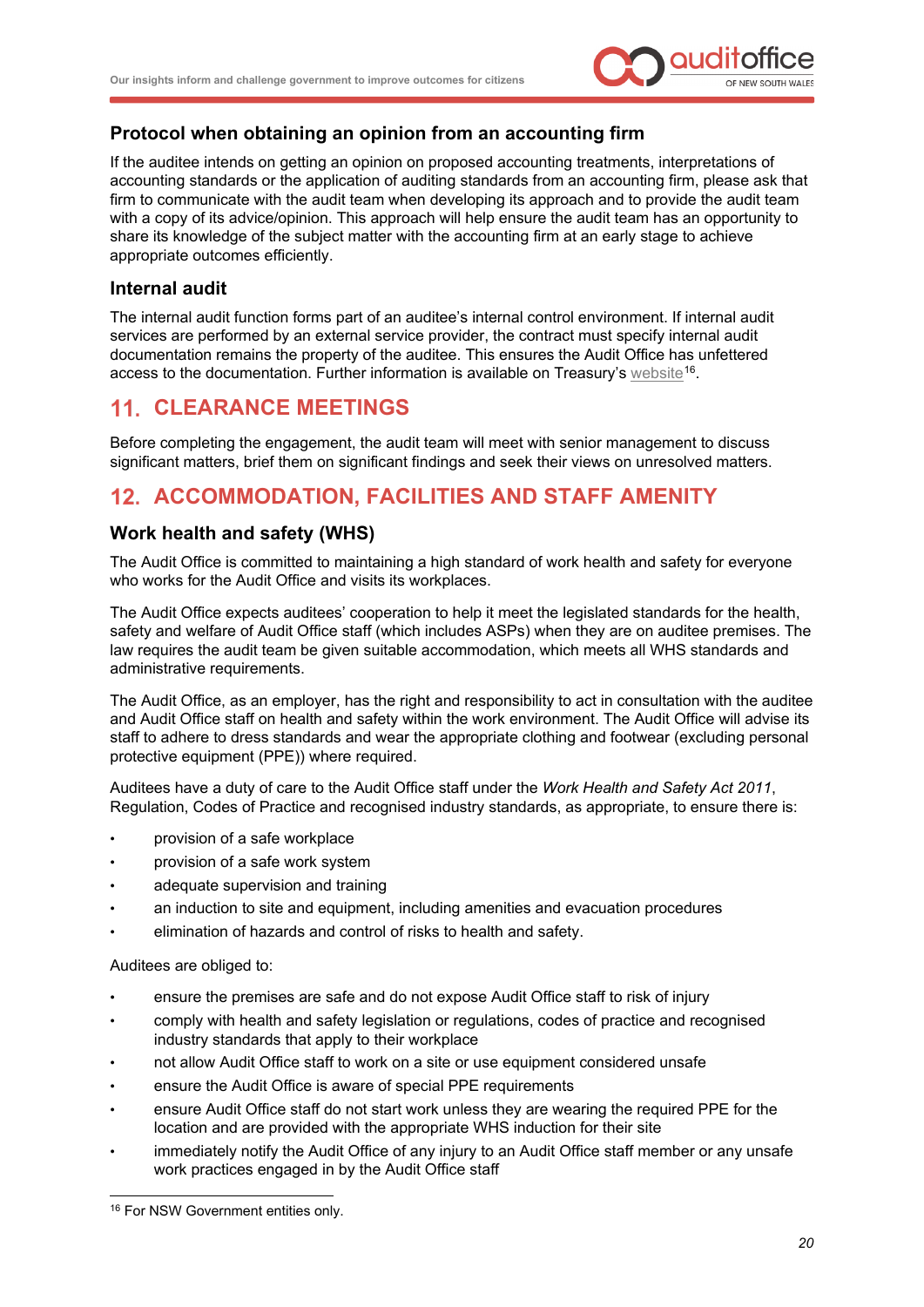

• notify SafeWork NSW of any serious injury to an Audit Office staff member.

# **Disability Action Plan**

*The Disability Inclusion Act 2014* requires auditees to have an appropriate [Disability Action Plan](https://www.facs.nsw.gov.au/inclusion/advisory-councils/disability/inclusion-plans) that gives all Audit Office staff equitable access to auditee premises and appropriate workplace adjustments.

### **Respectful Workplace**

The Audit Office has a respectful workplace policy and has implemented strategies to prevent and deal with bullying, discrimination and harassment. Audit Office staff are expected to treat employees of the auditee and each other with courtesy and sensitivity. Equally, the Audit Office expects the auditee's employees to treat Audit Office staff with courtesy and sensitivity.

# <span id="page-22-0"></span>**DETERMINATION OF FEES FOR ENGAGEMENTS**

For engagements, other than Performance Audits, the Audit Office charges fees based on time and direct out-of-pocket expenses, plus goods and services tax, where applicable. The fee assessment is based on the auditee's existing circumstances.

The Audit Office has published its 'pricing approach' to provide transparency about its pricing model and hourly charge-out rates for each role. The Audit Office performs multi-layered benchmarking to promote accountability for the use of public resources. For more information, please refer to the publication on the Audit Office [website.](https://www.audit.nsw.gov.au/our-stakeholders)

Substantial and unforeseen changes will incur additional fees, as will separate inspections or examinations under the GSA Act or LG Act. The audit team relies on the following assumptions when budgeting the hours for each audit:

- the auditee's compliance with the audit team's requirements for the timely provision of accurate information
- no significant changes to the organisational structure, internal controls or accounting systems
- no major deficiencies in internal controls during the financial period
- internal audit undertakes all work detailed in the Internal Audit Plan and, if appropriate, additional work agreed with the audit team.

The Audit Office will discuss any anticipated changes to the fee with auditee management.

The auditee should provide the Audit Office with a purchase order for the total estimated engagement fee.

The Audit Office's terms of business require invoiced fees to be paid within 14 days of invoice date.